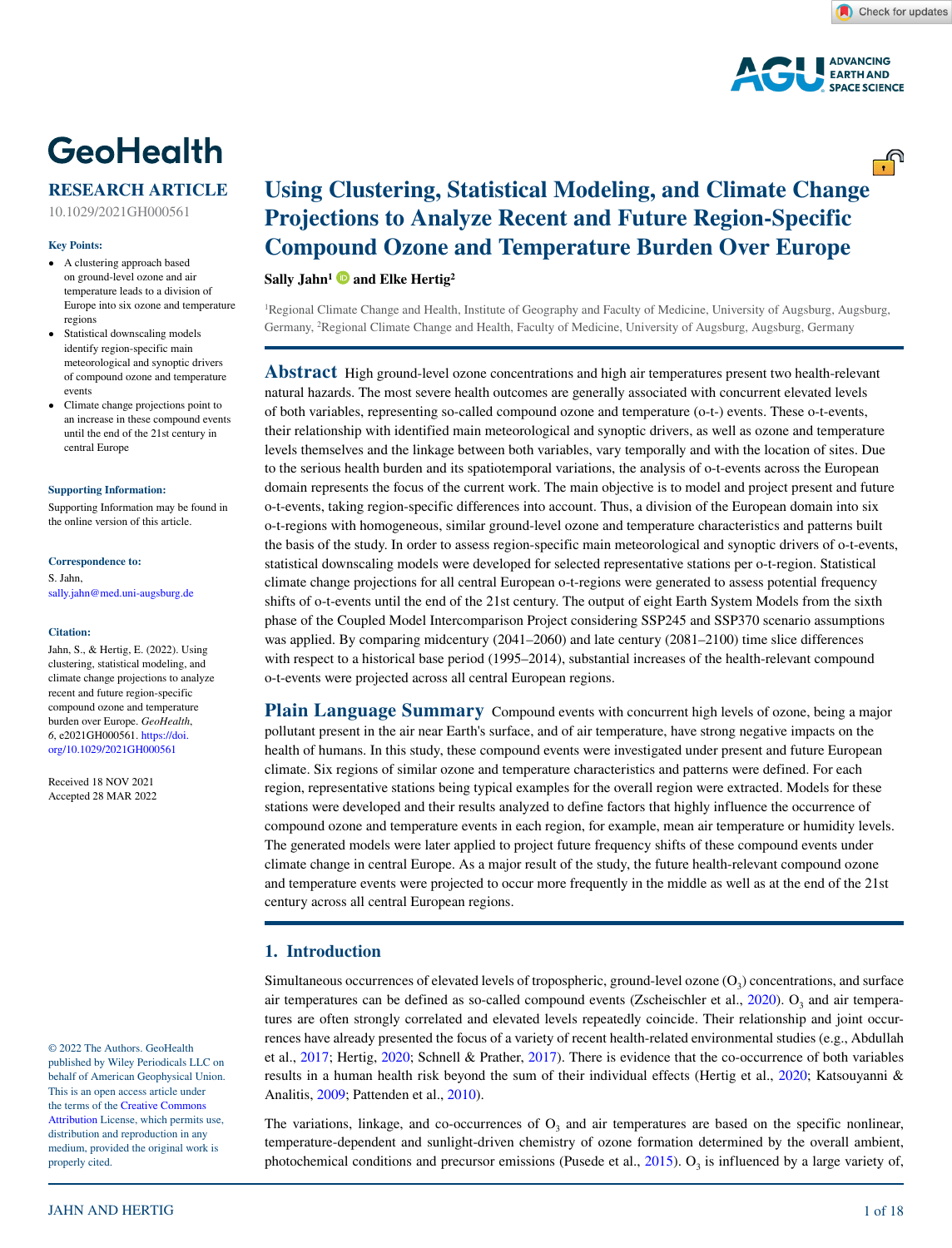often also temperature-dependent and partly interacting, chemical-based factors (e.g., composition of VOCs or the cycle and supply of odd hydrogen radicals).  $O<sub>3</sub>$  is also strongly dependent on meteorological variables and synoptic conditions (please refer to Sillman, [1999](#page-17-1); Sillman, [2003](#page-17-2) for more background information on ozone formation). Porter and Heald ([2019\)](#page-16-6) analyzed the summertime ozone-temperature (o-t-) relationship in the United States and Europe. They found that a high portion of the o-t-correlation can be attributed to four temperature-dependent, chemistry-based mechanisms (i.e., soil NO<sub>x</sub> and biogenic VOC emissions, PAN dissociation and  $O<sub>3</sub>$  dry decomposition). But, especially in Europe, the correlation is linked to meteorological phenomena. Consequently, ozone and air temperature levels, their linkage, and respective compound events can be expected to differ regionally across Europe.

Recent work confirms that the linkage between ozone and temperature must be evaluated over a broad range of temperatures. Especially, ozone levels in polluted regions show strong dependences on temperature. Elevated levels are generally associated with air temperatures surpassing 20°C (Sillman, [2003\)](#page-17-2). Steiner et al. [\(2010](#page-17-3)) analyzed the o-t-relationship in four air basins in California. They found an approximately linear increase in maximum ground-level ozone concentrations between 295 and 312 K (about 22–37°C), but they also provided evidence that ozone may plateau or decrease under extremely high temperatures ( $>37^{\circ}$ C). This is due to a decrease in PAN and a reduction of isoprene emissions at these high-temperature levels. Varotsos et al. ([2019\)](#page-17-4) confirmed by their analysis of two major European heatwave episodes (2003 and 2014) that higher  $O_3$  concentrations are in general accompanied by higher air temperatures. However, a break of the o-t-relationship in the higher percentiles of both variables was present during the 2003 heatwave. This was mainly due to reduced biogenic emissions under very high temperatures in southern parts of their European study domain. The linkage between both variables under current and future emission and climatic conditions has been the focus of further studies (e.g., Bloomer et al., [2009;](#page-15-1) Coates et al., [2016](#page-16-7); Colette et al., [2015](#page-16-8); Rasmussen et al., [2013](#page-16-9)). In previous work from Jahn and Hertig ( $2021$ ), co-occurring elevated  $O_3$  and air temperature levels in Europe were considered. A strong o-t-correlation accompanied by a high frequency of concurrent high levels of both variables becomes evident in central Europe (i.e., Austria, Belgium, Germany, The Netherlands, and Switzerland). However, a strong o-t-relationship is not observable in more northern- and southern-located stations (i.e., in Great Britain, Greece, Finland, and Sweden). These findings also suggest that the o-t-linkage regionally varies across Europe.

Considering the meteorological and synoptic conditions influencing compound o-t-events, various previous studies exist focusing on the identification of respective mechanisms affecting ozone alone or in combination with air temperature levels (e.g., Hertig, [2020;](#page-16-0) Jahn & Hertig, [2021;](#page-16-10) Kerr et al., [2019\)](#page-16-11). Regional variations have already become evident. For example, Otero et al. ([2016\)](#page-16-12) found that over central Europe meteorological variables play an important role as drivers of maximum daily ozone and its extreme values. However, in northern and southern parts of the study domain, the influence of ozone persistence and hence precursor emissions is comparably strong on ozone exceedances. These results suggest a stronger role of preceding ozone conditions compared to meteorological variables in northern and southern Europe. Hertig et al. [\(2020](#page-16-2)) analyzed single and concurrent heat and ozone waves in two climatically different regions, Portugal and Bavaria. They found that for Portugal, representative for southern Europe, synoptic circulation weather types (WT), promoting the inflow of hot and dry air masses, and the advection of ozone and its precursors from remote areas highly influence observed  $O<sub>3</sub>$  levels.

One way of addressing regional differences consists of dividing the European domain into regions of coherent spatiotemporal o-t-characteristics and patterns, which may be affected by different main drivers under climatic and environmental changes. Regionalizations, comprising the classification of sites and resulting in the spatial division into zones or regions, have been generated in previous studies based on ozone (Boleti et al., [2020;](#page-15-2) Carro-Calvo et al., [2017](#page-15-3); Lehman et al., [2004;](#page-16-13) Lyapina et al., [2016;](#page-16-14) Varotsos et al., [2013](#page-17-5)) or temperature (Bador et al., [2015;](#page-15-4) Chidean et al., [2015](#page-16-15); Scotto et al., [2011\)](#page-16-16). However, to the best of our knowledge, a spatial clustering based on both target variables over Europe in order to account for recent and future spatiotemporal variations has not been conducted so far.

The present study fills this gap by presenting a regionalization approach based on  $O_3$  and air temperatures to account for spatiotemporally varying environmental and climatic conditions across Europe. Additionally, regionally different recent and future health burden over Europe is highlighted. The definition of robust, geographically, and environmentally meaningful European o-t-regions using a clustering approach constitutes a novelty and builds the basis of the presented work. Based on the identified o-t-regions, statistical downscaling models of health-relevant compound o-t-events were generated. Only distinct meteorological variables and synoptic conditions that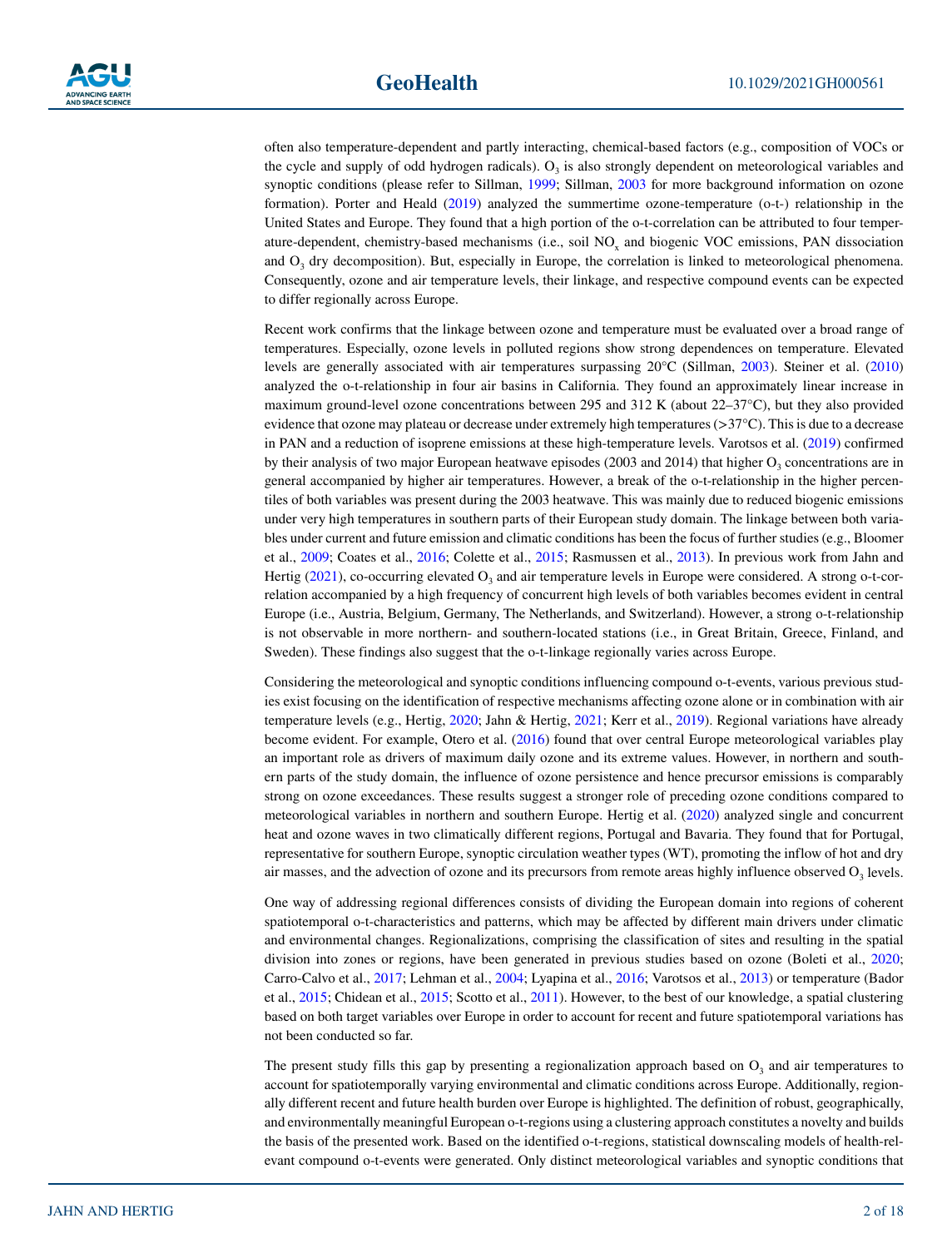

carry physically meaningful and relevant information were considered. WT to analyze synoptic conditions has been applied in various recent air quality studies already (e.g., Otero et al., [2016](#page-16-12); Russo et al., [2015\)](#page-16-17). In this study, Self-Organizing Maps (SOM), an artificial neural network algorithm based on unsupervised learning, was used. SOM has been applied within a climatic or synoptic context in several existing studies (e.g., Gibson et al., [2017;](#page-16-18) Odoulami et al., [2020](#page-16-19); Sheridan & Lee, [2011;](#page-16-20) Tian et al., [2014;](#page-17-6) Vesanto & Alhoniemi, [2000\)](#page-17-7). Region-specific projections based on statistical downscaling models using the climate change scenario assumptions SSP245 and SSP370 until the end of the 21st century based on the updated Coupled Model Intercomparison Project Phase 6 (CMIP6) were generated.

The main contributions of the presented work are hence the following: first, the identification of six European o-t-regions highlighting the regional phenomena of o-t-characteristics, patterns, and variabilities. Second, the specification and comparison of region-specific variations of o-t-relationships. Third, statistical models and downscaling climate change projections of compound o-t-events, including the evaluation of the suitability of the applied study framework for all central European o-t-regions.

The remainder of this paper is structured as follows. Section [2](#page-2-0) presents the initial selection and preprocessing of station-based ozone and temperature data and the application of the regionalization process. Section [3](#page-4-0) introduces the preparation of predictands as well as the selection and prepossessing of predictor data. All applied statistical models and projection approaches are presented in Section [4.](#page-5-0) Section [5](#page-7-0) summarizes the main contributions with discussion and limitations presented in Sections [6](#page-12-0) and [7](#page-14-0). Section [8](#page-15-5) contains concluding remarks. In the Table S1 in Supporting Information S1, an overview of all abbreviations and acronyms used in this paper is provided.

#### <span id="page-2-0"></span>**2. Station-Based Data and Regionalization**

#### **2.1. Data and Station Selection**

This section describes the collection, preprocessing, and selection of European stations, providing measurement data on surface maximum daily ozone and air temperature. Ozone and temperature stations were paired based on the location of sites and on the extracted and processed observation data. Station pairs represented the final locations of combined ozone and temperature observations.

#### **2.1.1. Data Sources**

The processing and preselection of daily maximum surface air temperature  $(TX)$  and  $O<sub>3</sub>$  data were conducted to generate a homogenized database with consistently submitted and prepared air quality and temperature monitoring data. Station-based, valid TX data based on the available adjusted, homogenized blended temperature series of the European Climate Assessment and Data set project (ECA&D) (Klein Tank et al., [2002\)](#page-16-21) were obtained. Air Quality eReporting ozone pollution data from the European Environment Agency with an originally reported hourly time resolution were extracted (EEA, [2017\)](#page-16-22). Daily 8-hr running means and subsequently daily maximum 8-hr running means (MDA8O3) were calculated by only considering valid labeled hourly measurements. Valid MDA8O3 data finally used for further analysis were only calculated if at least 18 valid 8-hr running means were available for a particular day. In order to achieve a suitable and sufficient coverage with ozone stations across the whole European domain, the years from 2004 to 2018 built the temporal focus. This specific period of time is hereinafter referred to as base period. To reduce the direct influence of emissions of precursors and hence reactive pollutants affecting ozone formation and depletion processes, only urban, suburban, and rural background stations (hereinafter referred to as station types) were incorporated in the analysis. In general, only ozone and temperature stations providing data for each year in the base period were selected. If not otherwise specified, temperature or TX as well as ozone or MDA8O3 refer to the finally approved station-based daily maximum air temperature and ozone values. All further analyses were based on the o-t-season from April to September.

#### **2.1.2. Station Pairs**

Station pairs, combining temperature and ozone measurements, were built assigning a temperature station with a maximum distance of 15 km and a maximum altitude difference of 200 m to each ozone station. In order to minimize the influence of missing values, station pairs with daily data for both ozone and temperature with a data coverage of more than 75% in the o-t-season from 2004 to 2018 were selected. If another ozone station matched with the same temperature station, only the station pair with an overall higher data coverage was kept for further analysis to avoid the occurrence of the same temperature data series for different ozone locations. As a result, 161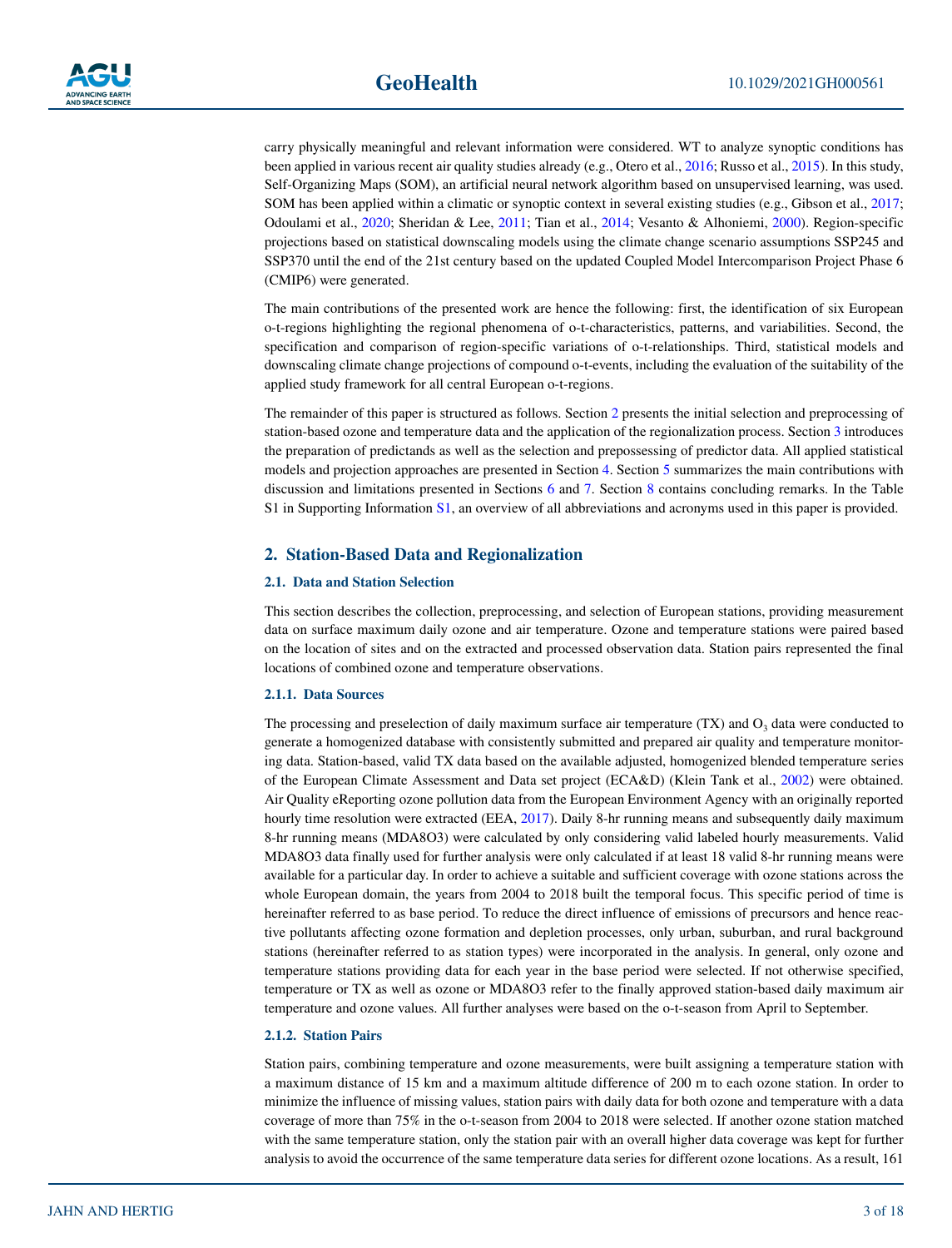

station pairs represent the final database. The mean distance between all paired stations is 5.39 km (min 0.09 km, max 14.99 km, and median 4.45 km) and the mean altitude difference is 28.47 m (min 0 m, max 189 m, and median 13 m). An overview of all chosen station pairs with more detailed station metadata and characteristics is available in the Table S2 in Supporting Information S1. Hereinafter, the linked station pairs are simplified referred to as station. All spatial station information is represented by the respective station pair's ozone site. Station altitudes in the final database vary between min −1.0 m and max 3,106.0 m (mean 219.93 m and median 111.0 m).

#### **2.2. Regionalization**

The overall goal of the regionalization is a spatial division of the study domain into distinct o-t-regions. A common hierarchical clustering technique based on MDA8O3 and TX conditions in Europe is applied to produce stable clusters, that is, the final o-t-regions.

#### **2.2.1. Ozone and Temperature Regions**

Regionalization aims to generate homogenous regions, showing the highest dissimilarities between each other. An agglomerative hierarchical clustering approach, which is an unsupervised learning algorithm, was applied to primarily account for region-specific temporal variabilities like day-to-day variations in ozone and air temperatures. The algorithm builds nested clusters by merging them successively based on the computation of distances. The Ward variance minimization algorithm (hereinafter referred to as Ward's method) was selected out of a large variety of possible linkage methods. Ward's method not only relies on a simple (Euclidean) distance calculation, but also accounts for cluster variances by minimizing the total within-cluster and maximizing the between-cluster variance. The separability of clusters can finally be clearly measured by Ward's distance (e.g., Backhaus et al., [2016](#page-15-6); Wilks, [2006](#page-17-8)). In future work, new instances can be easily assigned to a generated cluster by simply calculating and minimizing Ward's distance. This represents a significant advantage if, for example, the database is expanded by additional stations within the given European domain. Ward's method also shows the most promising results regarding the generation of geographically and environmentally meaningful regions with distinct o-t-characteristics and patterns (please refer to Section [5](#page-7-0) for details).

The selection of the optimum number of clusters is generally challenging and several metrics can be applied. In this study, the overall goal is to find distinct o-t-regions, which yield a balance between a sufficient number of regions to explain spatiotemporal variability while still providing a reasonable degree of generalization. A minimum of at least four distinct o-t-regions to account for general geographical differences was thus chosen. In this context, besides a manual evaluation, the within-cluster similarity and thus distances and height calculations based on Ward's method were considered. Primarily, the dendrogram as well as the elbow method were used to define the optimum number of clusters.

Station-based MDA8O3 and TX data were separately preprocessed by filling missing values with daily means in order to perform the cluster procedure. Considering joint TX and MDA8O3 time series data for clustering, the station-based data were at first standardized by removing the mean to center the data and by scaling it to unit variance. Standardization in this study was always conducted following this procedure.

#### **2.2.2. Representative Stations**

Representative stations were defined for each region to build statistical downscaling models valid for the whole o-t-region. The stations were selected based on the Euclidean distance of a station to its respective cluster centroid. While the regionalization mainly aims to group similar daily variability, absolute station-based values may highly differ within an o-t-region. This may be particularly true between different site-specific station characteristics. If available, one urban, suburban, and rural representative stations per region were hence selected. Thus, MDA8O3- and TX-level differences per station type in an o-t-region and so intraregional differences were accounted for by selecting more than one representative station per region. Even if all stations of a region vary similarly and variances of each cluster were minimized by the chosen clustering procedure, type-specific ozone, and temperature-level variations were hence be represented in subsequent modeling and projection processes. The hypothesis that compound o-t-events in each region depend on the same main drivers could thus be tested and possible different future sensitivities under future climate change were accounted for.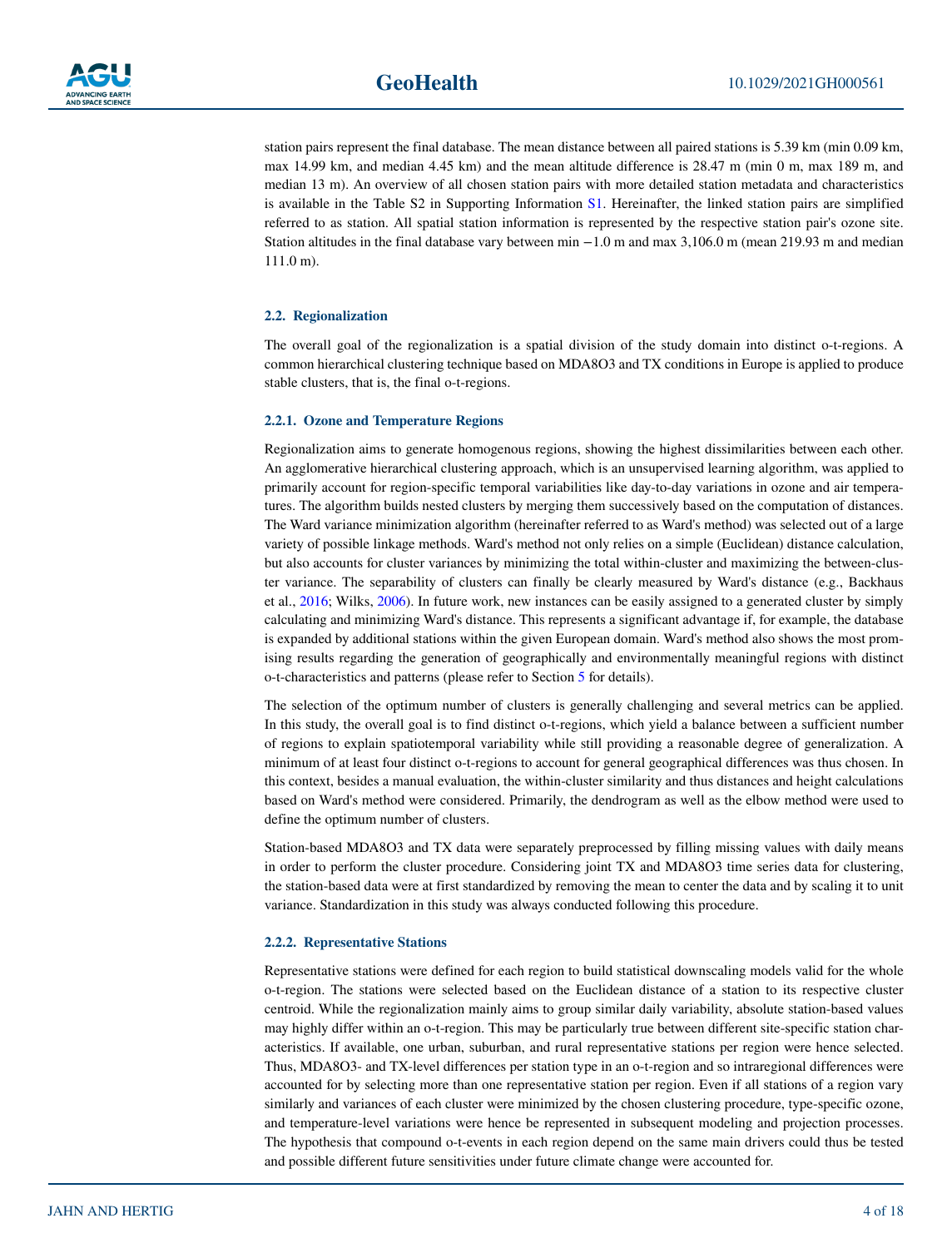#### <span id="page-4-0"></span>**3. Predictor and Predictand Data**

#### **3.1. Compound Events**

Health-relevant, concurrent high levels of MDA8O3 and TX were used to define o-t-events regarding each specific representative station. For MDA8O3, pollution levels surpassing a threshold of 100  $\mu$ g/m<sup>3</sup> determined an ozone event. The threshold is in accordance with recommended standards of the World Health Organization (WHO, [2006,](#page-17-9) [2021](#page-17-10)). A local and station-specific percentile-based approach was chosen for TX to define non-optimum ambient temperatures per site. Based on a 31-day window, the  $80<sup>th</sup>$  percentiles (similar to e.g., Della-Marta et al., [2007\)](#page-16-23) were calculated for each individual day based on the respective daily TX values across all years in the base period (hereinafter referred to as  ${}^{80}TX$ ). This uniform  $80<sup>th</sup>$  percentile value for all regions and stations eases the comparability and interpretation of o-t-events across the whole study domain. Additionally, the stationbased approach regards the fact that individuals generally adapt to their local weather conditions. So, spatial but also seasonal acclimatization processes as well as, to some extent, location-based (population) characteristics are taken into account. If an o-t-event was observed, temperature levels as well as ozone concentrations are needed to exceed these predefined thresholds on the same day. Compound events were in general coded as 1 (event) and 0 (nonevent) in statistical models and climate change projections.

#### **3.2. ERA5 Reanalysis Data**

The selection of suitable variables to predict compound o-t-events was primarily determined by an analysis and a literature review (e.g., Hertig et al., [2019;](#page-16-24) Jahn & Hertig, [2021](#page-16-10); Otero et al., [2016\)](#page-16-12), data availability in the chosen ERA5 reanalysis, as well as Earth System Models (ESM). Predictor metrics used in this study are hence split into two types, meteorological predictors and synoptic WT. Even if nonphysical predictors may provide an additive value for predictions, further metrics like persistence of ozone or the inclusion of harmonic functions to assess regional variations of the seasonal cycle were not included in the statistical models as they do not represent direct physical drivers of ozone and temperature.

#### **3.2.1. Meteorological Predictors**

Meteorological predictors were selected to include one circulation dynamic, humidity, thermal, and radiation-based predictor to cover each climate change-relevant information. Simultaneously, overfitting in the modeling process by not including several predictors of almost the same information was avoided. The following meteorological variables provided by the ERA5 reanalysis data set from the European Centre for Medium-Range Weather Forecasts (Hersbach & Dee, [2016\)](#page-16-25) were retrieved (units in square brackets): geopotential heights (GH) (m), specific humidity (SH) (kg/kg), and mean air temperatures (MT) (°C). The predictors were all downloaded at the 850 hPa level for the whole European domain (25°N–70°N, 40°E−25°W) with a 1 × 1° resolution. Hence, predictor data approximately directly above the boundary layer not being strongly influenced by varying orographic and topographic conditions were selected. Furthermore, surface solar radiation downward (SSRD) was extracted  $(W/m^2)$ . For the purpose of including for each specific location the best-fitting predictor data, the mean of the nine grid boxes covering the area over and around each representative site was used to define stationbased daily predictor time series. The daily meteorological predictor time series were all standardized before entering the statistical modeling process.

The agreement of predictors across all stations of one o-t-region was evaluated by manual inspection and correlation analysis. Similar monthly meteorological conditions with comparable variations were observable within a region in the o-t-seasons from 2004 to 2018. Spearman rank correlation coefficients of at least 0.5, by considering daily pairwise station-based predictor time series within a region, were computed. In summary, the presented meteorological information of each representative station fits quite well its overall region conditions. The same predictors show similar characteristics and variations and are highly correlated across all stations of an o-t-region.

#### **3.2.2. Synoptic Weather Types**

Daily ERA5 mean sea level pressure (MSLP) was used to classify synoptic WT, representing the second group of predictors. The data were extracted with the same spatial resolution and coverage as the meteorological predictors. SOM was applied on the preprocessed European MSLP data. WT patterns commonly show the MSLP— "weight" of each node of the generated SOM grid.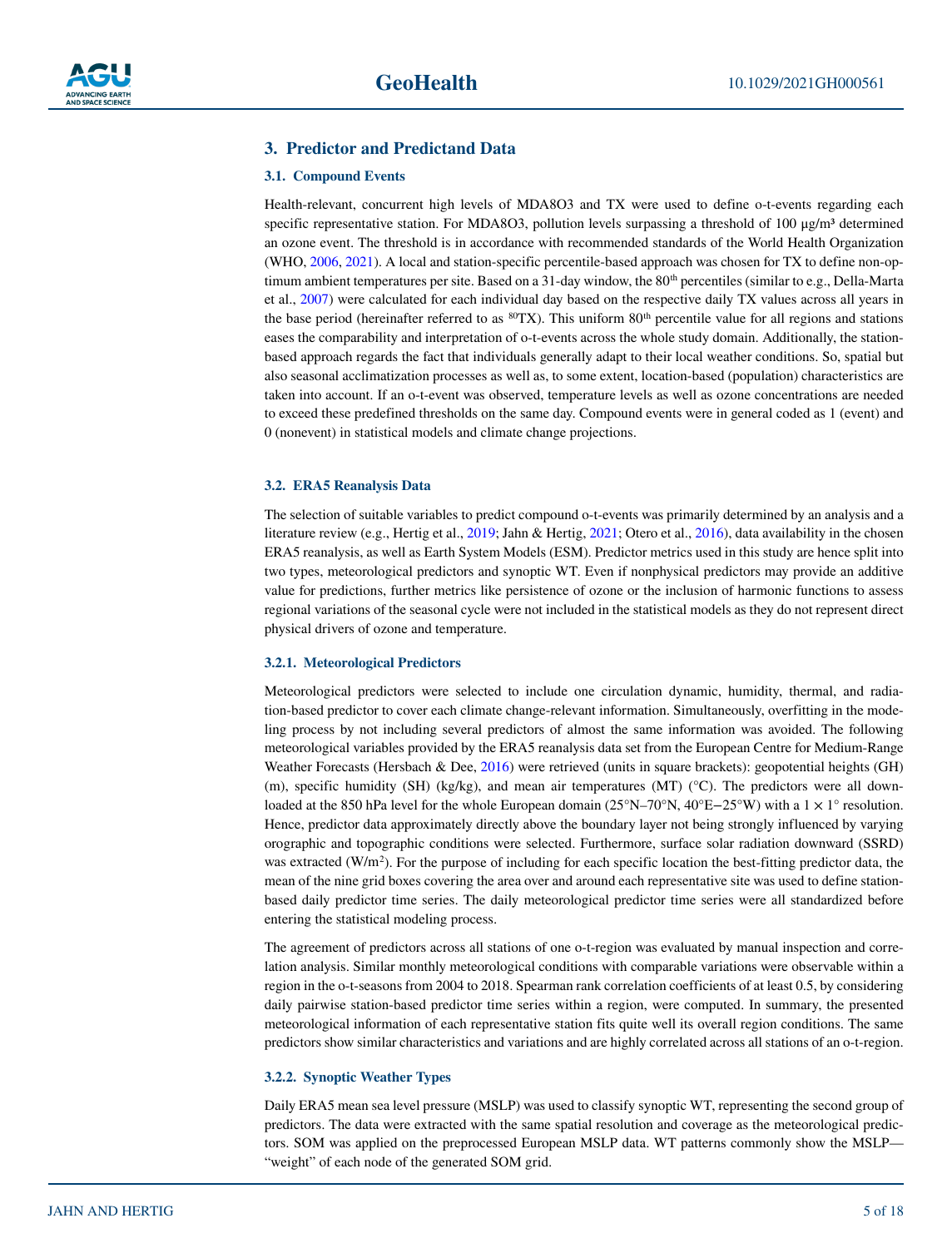In general, a SOM grid needs to be defined by size and hence number of nodes. A balance must be found between a too high complexity of the model and choosing enough nodes to represent all needed information. With a too small grid size, the output patterns are too general and important differences are missed. If the grid size is too large, the differences between neurons are too detailed. In projection studies, a not too high number of nodes with a more even distribution across all WT are favorable to avoid a significant number of "empty" nodes when applying ESM data.

In this study, the classification comprises all months in the o-t-season from 2004 to 2018. The WT are based on a rectangular SOM grid. Several grid sizes were tested within the classification from a minimum of four to a maximum of 20 WT. The topographic product as a measure for the degree of topology preservation was used to define an appropriate grid size. This metric can be combined with a detailed, far-reaching hyperparameter tuning. Hyperparameter tuning was conducted by adjusting the parameters sigma, learning rate, and iterations of the SOM algorithm.

New samples are in general classified by evaluating the Euclidean distance between the sample and the weights of all nodes. Accordingly, WT were assigned to each day in the o-t-season from 2004 to 2018 by evaluating the Euclidean distance between each daily MSLP field and the weights of all nodes. A respective synoptic WT predictor time series based on numerical codes was hence created, later used for model building.

#### **3.3. Earth System Model Data**

For climate change projections, predictor data were extracted for the European study domain using output from eight CMIP6-ESM (Eyring et al., [2016](#page-16-26)): BCC-CSM2-MR, CanESM5, FGOALS-g3, INM-CM5-0, IPSL-CM6A-LR, MIROC6, MPI-ESM1-2-HR, and MRI-ESM2-0. Historical ESM runs from 1995 to 2014 as well as SSP245 and SSP370 scenario runs from 2015 to 2100 (e.g., Gidden et al., [2019;](#page-16-27) O'Neill et al., [2016;](#page-16-28) Turnock et al., [2020](#page-17-11)) were downloaded under r1i1p1f1 initial conditions in a daily temporal resolution. The spatial resolution of the ESM data varies from 0.9° (MPI-ESM1-2-HR) to more than 2.5° (CanESM5). Consequently, model data were regridded by bilinear interpolation to match the ERA5 resolution. Station-specific meteorological time series were generated in accordance with the reanalysis predictor data by considering nine grid-cell means. A specific WT was assigned to each day in the historical ESM as well as for both scenarios in accordance with the approach used in reanalysis. Thus, for each chosen ESM, daily WT time series consisting of numerical codes were generated by the evaluation of Euclidean distances.

A simple linear scaling bias correction technique, also used by for example, Gohar et al. [\(2017](#page-16-29)) and Teutschbein and Seibert ([2012\)](#page-17-12), was chosen and adapted to remove the monthly mean bias between climate model data and reanalysis. The monthly mean difference between station-based meteorological reanalysis and historical ESM data was used to bias-correct the respective ESM data. Based on the two-sample Kolmogorov-Smirnov test, the distributional similarity between meteorological ERA5 and monthly bias-corrected ESM data was considered. The evaluation was conducted for each predictor variable across all representative stations and ESM. ESM and ERA5 predictor data show in general a high consistency across all ESM and variables with significant distributional differences only present for 12 ERA5-ESM pairs (please refer to Table S3 in Supporting Information S1 for details). Thus, the ESM meteorological predictors are suitable to exchange the ERA5 predictor data to generate projections. For MSLP data, the bias correction was first conducted based on every grid cell in the European domain before the respective WT time series was generated. An overview and comparison of the occurrences of WT considering all eight ESM as well as ERA5 reanalysis data is given in Table S4 in Supporting Information S1.

ESM data were standardized before entering projections. Hereby, historical and one scenario, SSP245 or SSP370, time series were first merged and subsequently standardized with respect to their means and standard deviations. Consequently, variability and mean changes per scenario assumption could be evaluated.

#### <span id="page-5-0"></span>**4. Statistical Models and Climate Change Projections**

#### **4.1. Statistical Downscaling Models**

Statistical models to establish the relationships between meteorological and synoptic conditions and o-t-events were generated. All representative stations of each individual o-t-region were considered. A station-based approach with an individualized predictor screening process was chosen to assess suitable station-specific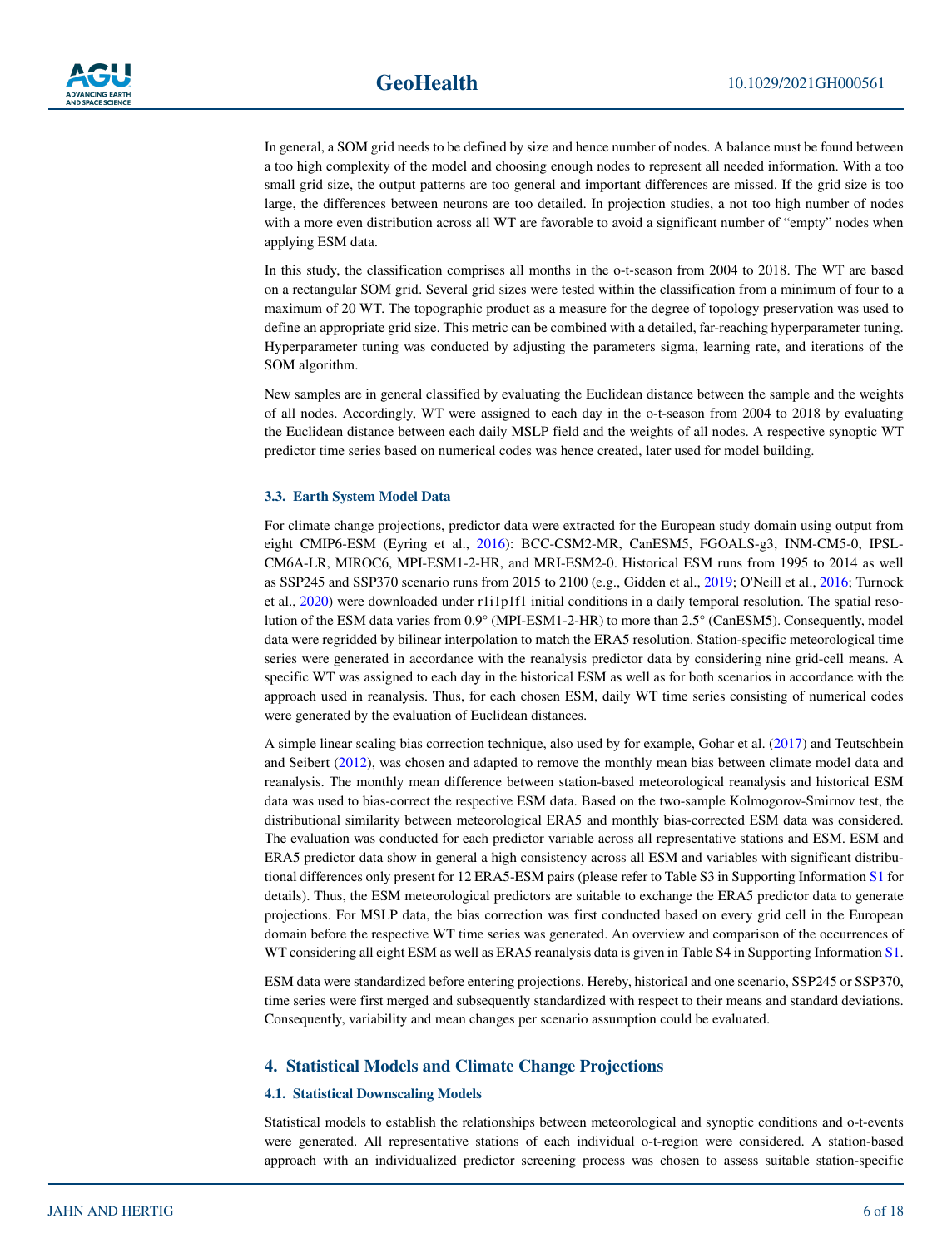

predictors. Thus, the identification of specifics and differences within as well as between o-t-regions was simplified. Logistic regression (LR) was used to assess the likelihood of o-t-events. Site-specific main drivers were identified. Statistical downscaling models were evaluated by considering model fit and performance.

#### **4.1.1. Logistic Regression**

A specific type of generalized linear models, LR, was used to assess the probability of threshold exceedances, hence o-t-events. By applying LR, a sufficient number of events with respect to the number of selected predictors is generally needed. Even if, as rule of thumb, a common ratio of 10–20 events per variable is often used, existing studies suggest and apply a smaller ratio of 5–10 (Otero et al., [2016](#page-16-12); Peduzzi et al., [1996](#page-16-30)). For modeling, strong imbalanced data sets with an unequal distribution of majority and minority classes (here o-t-events) are unfavorable. In this study, the minority class represents under 20% of all data points across all representative stations. Thus, data were resampled using the SMOTE (Synthetic Minority Oversampling Technique) algorithm. SMOTE creates synthetic samples from the minority class to get equally distributed data sets. At first, a station model was built on all available predictor data. The significance of a predictor was tested on the 95% significance level by applying Wald's Test. If the p-value of a predictor exceeded 0.05, the predictor was excluded, and the station model was generated again based on the new subset of predictors. The process was repeated until only significant predictors entered the final station model.

A special focus in the presented work is set on the identification of the most important (MID), second (SMID) and third most important drivers (TMID) of o-t-events. In the statistical models, a predictor variable's effect on prediction can be expressed by its regression coefficient in terms of the log-odds. If a predictor variable's effect on prediction is significantly different from zero, it contributes to the prediction of o-t-events. Leading drivers of o-t-events are identified by the strength of the relationship between each predictor and the target variable, given by the absolute value and the sign of its standardized regression coefficient. Predictor variables can hence be ranked by importance to identify station-based main drivers.

#### **4.1.2. Model Fit and Performance**

McFadden's Pseudo-R<sup>2</sup> (MF-R<sup>2</sup>) based on the maximum likelihood concept is a common metric applied to assess model fit considering LR. By comparing two models, the one with higher  $MF-R^2$  values represents generally a better-fitted model. Common performance metrics with respect to imbalanced data sets in machine learning are Precision (P), Recall (R), and the F1-Score (He  $\&$  Ma, [2013\)](#page-16-31), all applied for model evaluation. All metrics indicate performance by values between zero and one with higher values showing a better model performance. The performance evaluation of the final station-based LR models was embedded in a tenfold cross-validation procedure. In general, a modeled probability value of 0.5 is often used to differ between event and nonevent days. To ensure a more balanced relationship between the fraction of actual observed events that were correctly predicted (P) and the fraction of the predicted events that did actually occur (R), a suitable probability threshold value was evaluated within an own, upstream tenfold cross-validation procedure. The threshold for which P and R were closest to each other was selected. This model-specific threshold was used in performance evaluation as well as for projections.

#### **4.2. Climate Change Projections**

Statistical climate change projections of compound o-t-events under future scenario assumptions were generated by replacing reanalysis with corresponding, preprocessed ESM predictor data in the final station-specific statistical downscaling models. Only representative stations in regions having shown their suitability to project o-t-events under future scenario assumptions were incorporated. Thus, all regions with stations not showing a substantial, positive linkage between MDA8O3 and TX levels as well as a strong relationship of o-t-events and selected predictors were excluded from further analysis. Projected changes (%) and thus potential frequency shifts of o-t-event occurrences until the end of the 21st century were assessed by comparing time slice differences with respect to the number of o-t-event days. Potential frequency shifts were evaluated by comparing midcentury (2041–2060) and late century (2081–2100) time windows to a historical ESM period (1995–2014). Multi-model (ensemble) means based on the climate change signal from eight CMIP6-ESM were considered.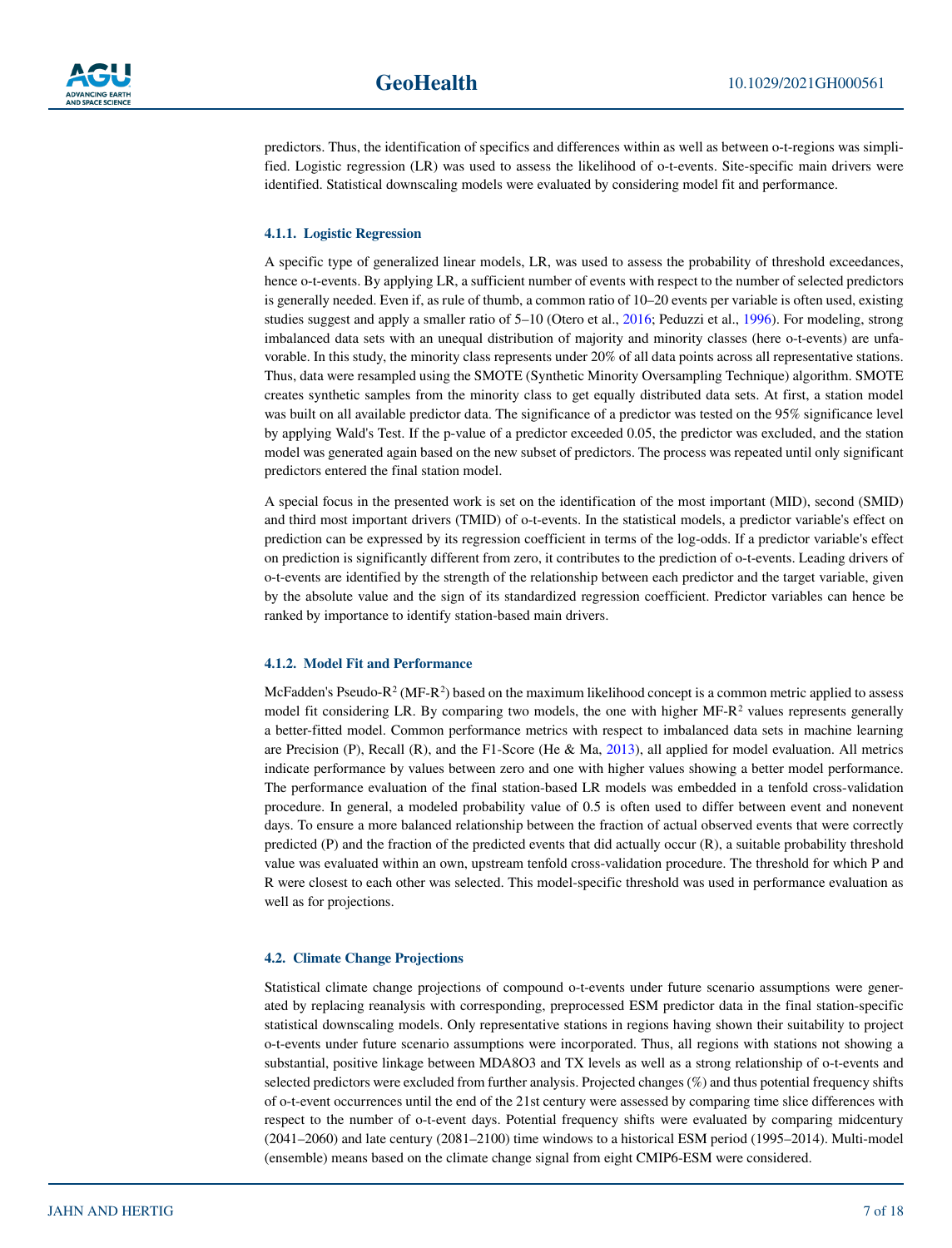



<span id="page-7-1"></span>**Figure 1.** Location of all 161 stations in Europe. Color of points indicate to which of the following o-t-region each station is assigned: 1-CE (**C**entral **E**astern), 2-CN (**C**entral **N**orthern), 3-CW (**C**entral **W**estern), 4-HA (Central **H**igh **A**ltitude), 5-NE (**N**orthern **E**uropean), and 6-SE (**S**outhern **E**uropean o-t-region). Representative stations are highlighted by shape (squares = first, triangles = second, stars = third representative station) and color saturation.

#### <span id="page-7-0"></span>**5. Results**

#### **5.1. Present-Day Ozone and Temperature**

The regionalization led to a division of the study domain in six o-t-regions. Representative stations were selected for each region. Region- and site-specific characteristics as well as relationships between MDA8O3 and TX were analyzed. An in-depth evaluation and interpretation of respective results are presented subsequently in Section [6](#page-12-0).

#### **5.1.1. Ozone and Temperature Regions**

The regionalization resulted in the following northern, southern, and four central European o-t-regions: 1-CE (**C**entral **E**astern), 2-CN (**C**entral **N**orthern), 3-CW (**C**entral **W**estern), 4-HA (Central **H**igh **A**ltitude), 5-NE (**N**orthern **E**uropean), and 6-SE (**S**outhern **E**uropean o-t-region). The location of all stations used in the cluster analysis and their assignments to each o-t-region are highlighted in Figure [1.](#page-7-1) In addition, Table [1](#page-8-0) gives an overview of region-specific ozone and temperature characteristics. Not taking 4-HA into account, Table [1](#page-8-0) reveals that the highest and lowest mean MDA803 and TX values are observable in 5-NE and 6-SE, located at the northern and southern rims of the study domain. The lowest, medium, and highest daily TX levels are generally accompanied by the lowest, medium, and highest daily MDA8O3 concentrations, not considering 4-HA.

Central European o-t-region 4-HA is geographically scattered. The region contains mainly higher altitude stations with mean and median levels of 1205.13 m and 916.5 m (min 641 m and max 3,106 m), with two stations being located above 1000 m (representative station DESN053 and DEST039) and only one above 2,000 m (AT0SON1). Stations of 4-HA show comparably low TX next to high MDA8O3 values due to their outstanding location characteristics, that is, high-altitude levels determine relatively cold air temperatures, and stratospheric influences often affect daily ozone concentration levels. The separate clustering of these stations due to their deviant environmental and air pollution conditions is hence reasonable, outlined more in detail in the subsequent section and in Section [6.](#page-12-0)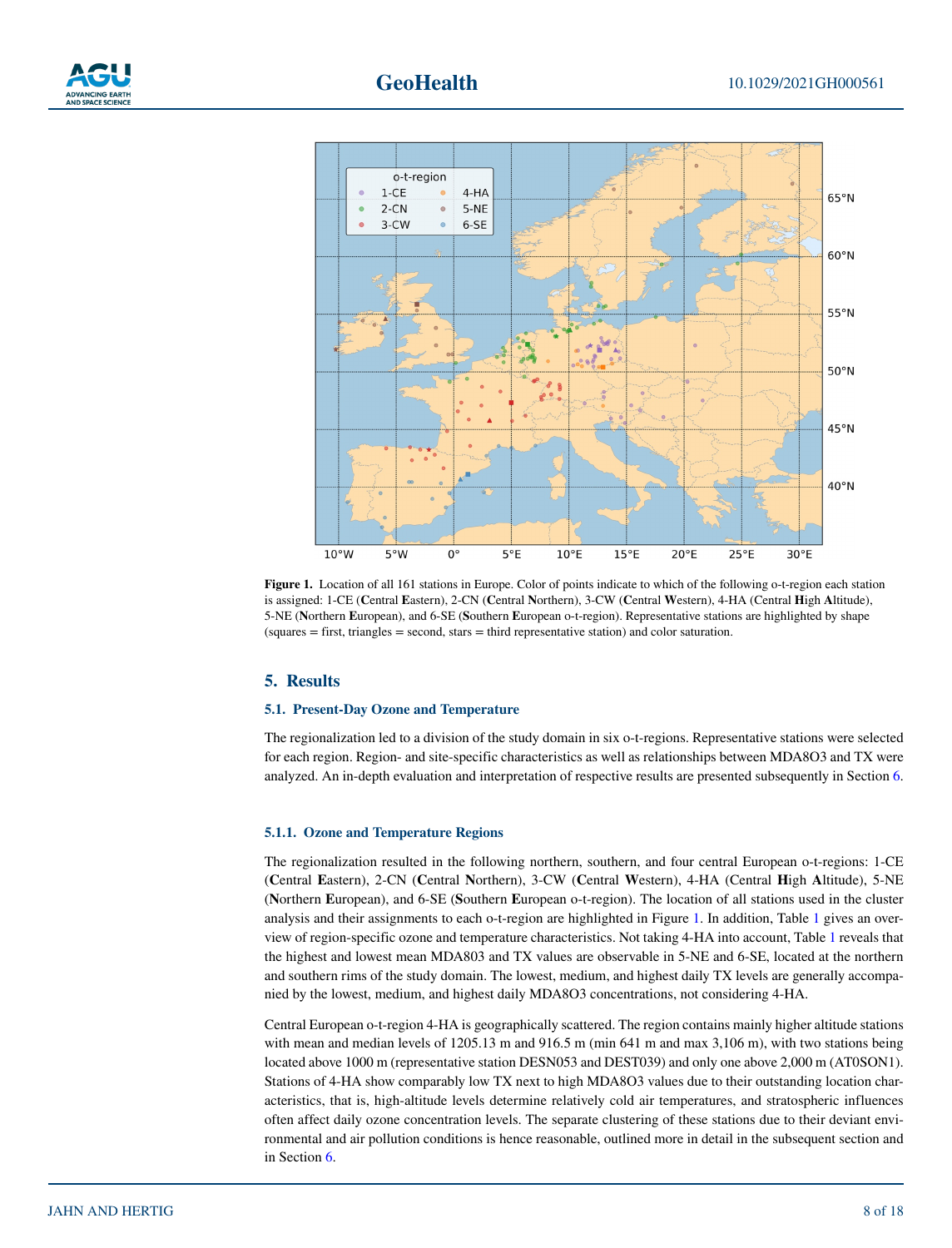<span id="page-8-0"></span>

| Table 1                                               |               |        |        |                                     |           |           |                                    |  |
|-------------------------------------------------------|---------------|--------|--------|-------------------------------------|-----------|-----------|------------------------------------|--|
| Region-Specific Ozone and Temperature Characteristics |               |        |        |                                     |           |           |                                    |  |
|                                                       | Altitude      | MDA803 | MDA803 | MDA803                              | <b>TX</b> | <b>TX</b> | <b>TX</b>                          |  |
| O-t-region                                            | mean/median   | mean   | median | 2.5 <sup>th</sup> /75 <sup>th</sup> | mean      | median    | 25 <sup>th</sup> /75 <sup>th</sup> |  |
| $1-CE$                                                | 205.67/140.00 | 97.58  | 95.44  | 79.37/114.00                        | 21.75     | 21.90     | 17.80/25.80                        |  |
| $2-CN$                                                | 37.86/19.00   | 85.94  | 82.55  | 69.00/98.24                         | 19.78     | 19.80     | 16.50/23.10                        |  |
| $3-CW$                                                | 273.94/275.00 | 96.24  | 93.20  | 78.20/111.00                        | 22.68     | 22.60     | 18.80/26.60                        |  |
| $4-HA$                                                | 1205.13/916.5 | 105.86 | 104.00 | 87.75/122.40                        | 13.41     | 14.10     | 9.00/18.60                         |  |
| $5-NE$                                                | 170.59/130.00 | 71.02  | 69.40  | 57.00/84.16                         | 16.28     | 16.70     | 13.40/19.50                        |  |
| $6-SE$                                                | 236.88/81.00  | 105.85 | 104.00 | 91.00/119.00                        | 27.17     | 27.50     | 23.40/31.00                        |  |

*Note*. MDA8O3 (in μg/m<sup>3</sup>) and TX (in °C) characteristics are based on the o-t-season from 2004 to 2018. Mean, median, as well as 25th and 75th percentile values for each region are shown. Additionally, the mean and median altitude levels (in m) are depicted. Numbers are calculated on the basis of all available stations of an o-t-region.

Figure [2](#page-8-1) provides the main information that a strong linkage of ozone and temperature is primarily present in central Europe. Very strong relationships between MDA8O3 concentrations and TX values in the o-t-season become mainly apparent for 1-CE, 2-CN, and 3-CW. Regions 5-NE and 6-SE, representing comparably low- and high-temperature areas, show in general lower correlation coefficients. This is also evident for the o-t-season from April to September.

If site-specific ozone chemistry characteristics highly determine ozone levels and related o-t-relationships, the observed deviant correlation levels could be associated with the varying number of stations per station type in each o-t-region. For example, 2-CN consists of 61% urban stations, while only 35% of all stations in 5-NE are urban (please refer to Table S5 in Supporting Information S1 for details). The different number of urban stations hence might affect the presented region-specific o-t-correlations of 2-CN and 5-NE shown in Figure [2](#page-8-1).

|                          |               |               |                             |                |                |                      | $-1.0$                                   |
|--------------------------|---------------|---------------|-----------------------------|----------------|----------------|----------------------|------------------------------------------|
| $\frac{1}{2}$            | 0.3           | 0.36          | 0.46                        | $-0.056$       | $-0.03$        | 0.17                 |                                          |
| $\approx$                | 0.2           | 0.18          | 0.35                        | $-0.041$       | $-0.077$       | 0.24                 |                                          |
| P                        | 0.47          | 0.15          | 0.47                        | 0.099          | $-0.14$        | 0.37                 | $-0.8$                                   |
| $\infty$ -               | 0.77          | 0.53          | 0.63                        | 0.36           | $-0.072$       | 0.37                 |                                          |
| $\infty$ -               | 0.82          | 0.67          | 0.64                        | 0.46           | 0.064          | 0.39                 |                                          |
|                          | 0.83          | 0.73          | 0.71                        | 0.49           | 0.32           | 0.44                 | $\frac{1}{2}$<br>correlation coefficient |
| month<br>6 $\frac{7}{7}$ | 0.76          | 0.58          | 0.61                        | 0.4            | 0.17           | 0.42                 |                                          |
| $\omega$ -               | 0.72          | 0.55          | 0.54                        | 0.35           | 0.072          | 0.31                 |                                          |
| $4 -$                    | $0.65 -$      | 0.33          | 0.54                        | 0.28           | $-0.22$        | 0.26                 |                                          |
| က -                      | 0.25          | $-0.012$      | 0.36                        | $-0.092$       | $-0.28$        | 0.18                 | $-0.2$                                   |
| $\sim$                   | 0.11          | 0.055         | 0.36                        | $-0.16$        | $-0.13$        | 0.13                 |                                          |
| $- -$                    | 0.25          | 0.33          | 0.38                        | $-0.18$        | $-0.015$       | 0.092                |                                          |
|                          | $\frac{1}{1}$ | $\frac{1}{2}$ | $\frac{1}{3}$<br>o-t-region | $\overline{4}$ | $\overline{5}$ | $\overrightarrow{6}$ | $-0.0$                                   |

<span id="page-8-1"></span>Figure 2. Spearman rank correlation coefficients between daily MDA8O3 concentrations and TX values for each o-t-region in Europe from 2004 to 2018. O-t-regions are specified by their respective numbers and depicted on the *x* axis. Months are shown as numbers (1 = January to 12 = December) on the *y* axis.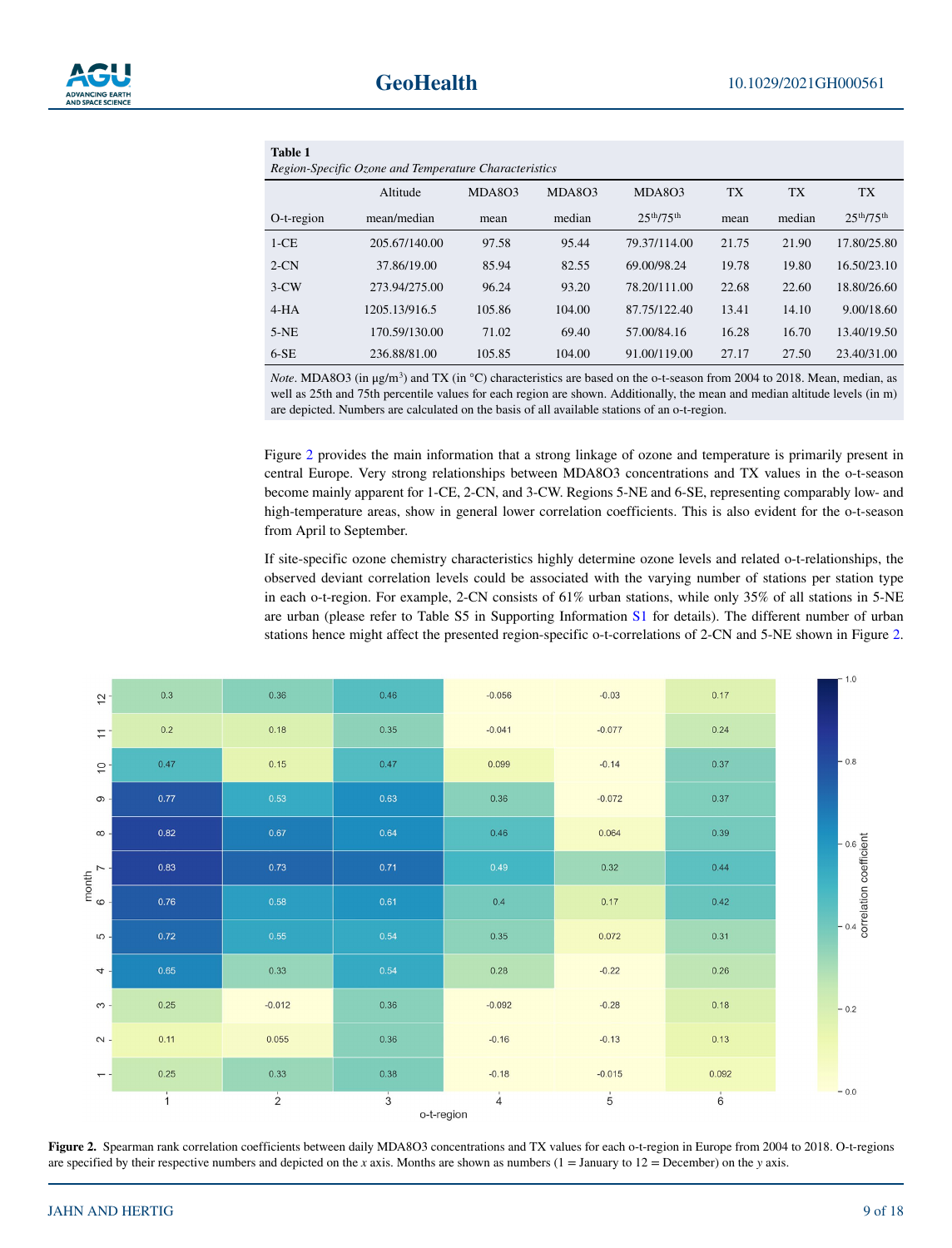Respective possible relationships were tested and could be ruled out by the analysis. Hence, station-type influences do not generally determine region-specific o-t-correlations.

The same evaluation as shown in Figure [2](#page-8-1) was conducted on a station level. Monthly spearman rank correlation coefficients were calculated for each individual station of an o-t-region. The station-specific monthly o-t-linkage from January to December based on all years from 2004 to 2018 was evaluated. The results were in accordance with the patterns shown in Figure [2.](#page-8-1) For the vast majority of stations, similar o-t-correlations as for the respective overall o-t-region could be observed. Considering 4-HA, a high correlation of at least 0.6 for each month in the o-t-season becomes apparent for all stations but one (AT0SON1). AT0SON1 shows deviant o-t-correlations with coefficients of 0.4 or higher only computed for the months from June to August. AT0SON1 is located above 3,000 m, so it is primary installed to monitor background free-tropospheric ozone concentrations. But as in three summer months, the o-t-correlation is still substantially observable, and to maintain consistency in the approach, AT0SON1 is kept in the database. Nevertheless, all subsequent results for 4-HA can only partly be transferred to station AT0SON1.

#### **5.1.2. Representative Stations**

Fifteen representative stations were extracted. The analysis revealed that the proximity of a station to its centroid, based on Euclidean distances, is in general independent of station types, including all representative stations. All but one representative station (ES1599 A representing the only rural station in 3-CW) are nearby their respective cluster centroids. Representative stations are also highlighted and further described in Table S2 and S5 in Supporting Information S1. Not taking 4-HA into account, the highest numbers of o-event days are visible for both representative stations in 6-SE and the by far lowest numbers in 5-NE. Due to the definition of t-events based on the chosen percentile-based approach, a similar number of t-event days is observable across all regions and representative stations. Considering <sup>80</sup>TX in 5-NE and 6-SE, t-events are defined based on generally low or high values in comparison to central European o-t-regions 1-CE, 2-CN, and 3-CW. A comparably small number of o-t-events is observable in 5-NE and 6-SE, even if many o-event days are present in 6-SE. This fact underlines the calculated low correlation coefficients between ozone and temperature in 6-SE presented above.

Generalized additive models (GAM) were applied to analyze the o-t-linkage for each o-t-region in more depth. Figure [3](#page-10-0) shows the o-t-relationship exemplarily for the representative suburban background station of 1-CE, DEST002 (Burg in Saxony-Anhalt). Please refer to Figure S1 in Supporting Information S1 for all other repre-sentative stations. Figure [3](#page-10-0) underlines a very direct, approximately linear linkage between both variables as temperature levels approach 20°C. A high proportion of observations lies in the area of a direct response of ozone with clear increases of MDA8O3 at higher TX values. The direct linkage associated with a strong positive ozone response on temperature is also observable as TX levels approach 20°C or 10°C for representative stations of 1-CE, 2-CN, and 3-CW and for the high-altitude station DESN053 (1214 m) of 4-HA, respectively.

While comparable results become evident for all four central European regions, deviant relationships are observable for the northern and southern representative stations. The majority of observations in 5-NE are in lower temperature ranges with 80% quantiles not reaching 20°C. But even for these stations, the upper 20% of TX values already indicate a positive o-t-linkage. This observation suggests that similar relationships above 20°C are present at higher air temperature levels. For 6-SE, it becomes apparent that TX values are by far higher than for all other representative stations. Also, 20% and 80% quantiles surpass 25°C and 33°C as well as 22°C and 30°C for representative stations ES1215 A and ES1666 A, respectively. Thus, o-t-events are associated with higher temperatures. The distinct direct linkage with increases of ozone levels due to rising air temperatures is not generally observed for the majority of observations in 6-SE.

Please note that direct is used in this context throughout the paper to describe the strong relationship between MDA8O3 and TX, relating to a large positive response of MDA8O3 on rising TX levels. This has to be seen independent of the various different direct and indirect causalities determining the o-t-relationship. Just to name one of these direct and indirect causalities, respectively: ozone is formed from a complex series of reactions accelerated by warm temperatures (direct); the sunlight-driven photochemical production of ozone influences the o-t-relationship as high solar radiation induces usually also warm air temperatures (indirect).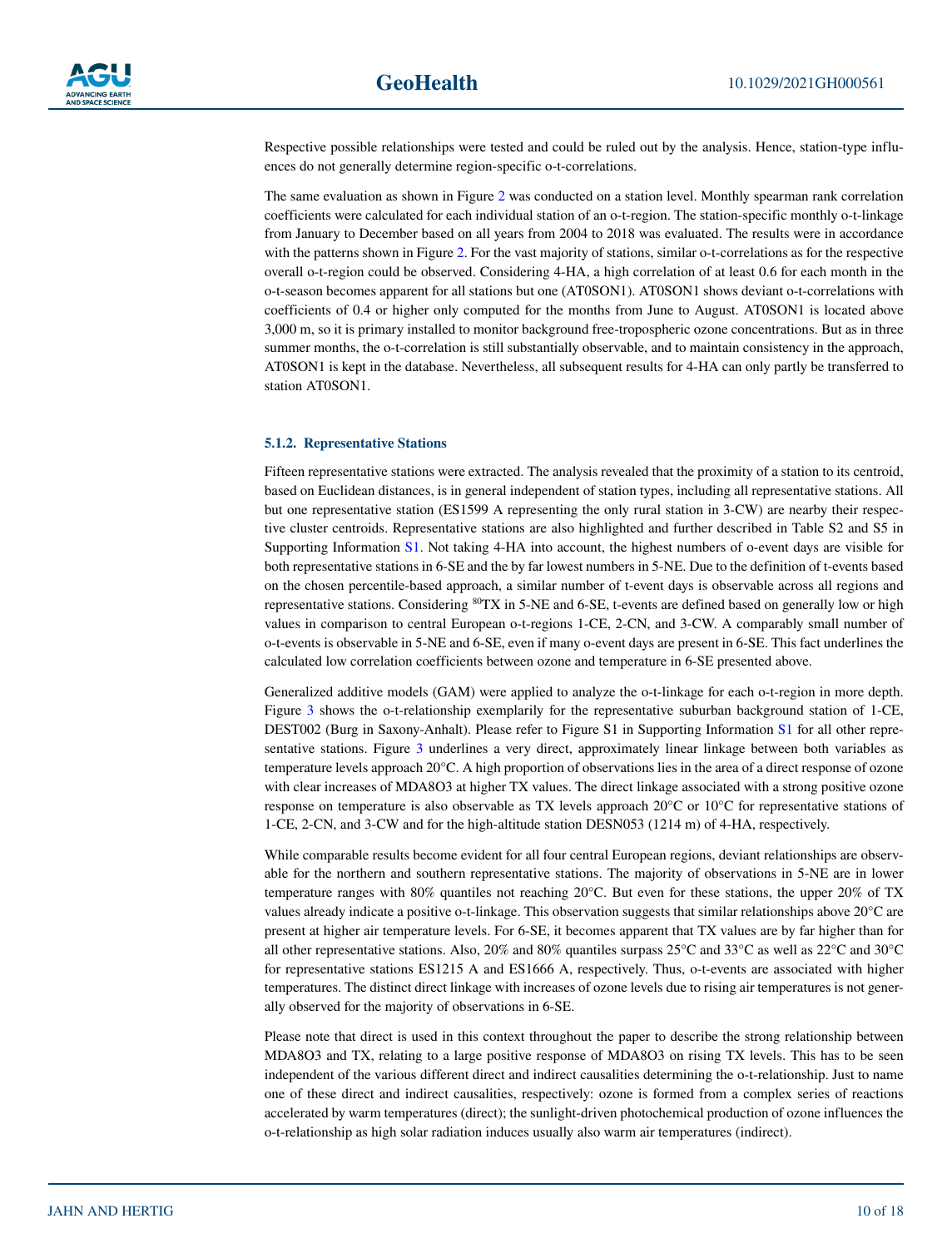



<span id="page-10-0"></span>**Figure 3.** Relationship between MDA8O3 and TX for representative station DEST002 of 1-CE (Burg in Saxony-Anhalt). All daily observations from April to September across all years from 2004 to 2018 are considered. A Generalized additive models between both target variables is shown to highlight the linkage between both variables (blue line). Gray shadings illustrate the used confidence interval (0.95). The red horizontal line illustrates the World Health Organisation guideline of 100  $\mu$ g/m<sup>3</sup>. The red vertical line shows the 80% quantile of all respective observed TX values across all months and years, amounting to 26.4°C.

#### **5.2. Statistical Modeling and Climate Change Projection Results**

Statistical downscaling models were generated based on the identified station-specific predictor sets. Similarities and differences in main drivers of compound o-t-events across all o-t-regions were analyzed. Statistical downscaling models were subsequently applied with ESM data to project frequency shifts of o-t-events under two scenario assumptions.

#### **5.2.1. Models and Main Drivers**

LR statistical downscaling models were generated based on all selected and preprocessed meteorological and synoptic predictors. Given the geographical proximity of both representative stations of 6-SE (ES1215 A and ES1666 A), the nine grid-cell means to generate station-based meteorological predictor time series are identical. Considering the synoptic predictor, the SOM result showing the smallest topographic product of −0.0374 was selected. The final nine WT, entering the modeling process as numerical codes from one to nine, are shown in Figure S2 in Supporting Information S1. As the array of nodes self-organizes into a pattern with more similar nodes being in closer proximity and more dissimilar nodes further away, simple clusters can be detected. Please refer to Table S6 in Supporting Information S1 for a more detailed evaluation of the generated WT and an in depth-analysis of their association with o-, t-, and o-t-events in the base period.

Table [2](#page-11-0) gives an overview of the final LR statistical downscaling model results. Across all stations, a similar, balanced performance considering P and R is achieved. Model fit and performance are in general high for stations in the central European regions. The F1-Score of the LR models for all but one central European station (ES1599 A) amounts to at least 0.65 (DEHH047) with a maximum of 0.72 (DEST066). A station-specific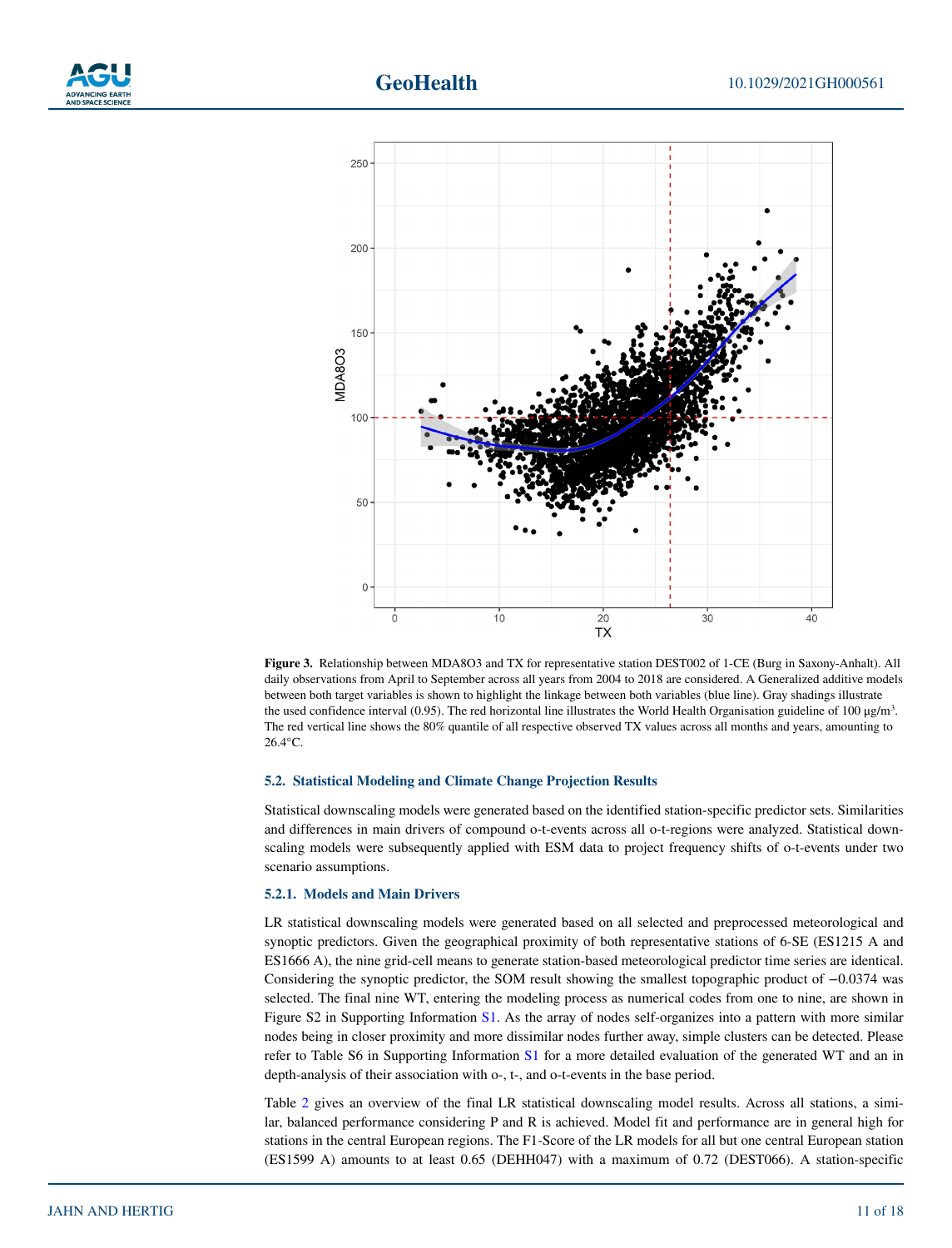<span id="page-11-0"></span>

| Table 2                                                   |        |                        |                   |             |                   |                   |              |              |          |          |
|-----------------------------------------------------------|--------|------------------------|-------------------|-------------|-------------------|-------------------|--------------|--------------|----------|----------|
| Overview of the Logistic Regression Station Model Results |        |                        |                   |             |                   |                   |              |              |          |          |
|                                                           |        | Regression coefficient |                   |             |                   |                   |              |              |          |          |
| Station                                                   | Ratio  | GH                     | MT                | <b>SH</b>   | <b>SSRD</b>       | <b>WT</b>         | $\mathbf{P}$ | $\mathbb{R}$ | F1-Score | $MF-R^2$ |
| DEST066                                                   | 102.60 | $-0.44$                | 4.29 <sup>1</sup> | $-1.66^2$   | 0.76 <sup>3</sup> | 0.61              | 0.72         | 0.72         | 0.72     | 0.58     |
| DEBB066                                                   | 98.60  | $-0.64$                | 3.84 <sup>1</sup> | $-1.37^{2}$ | $0.82^{3}$        | 0.66              | 0.70         | 0.70         | 0.69     | 0.55     |
| DEST002                                                   | 95.80  | $-0.53$                | 4.00 <sup>1</sup> | $-1.35^{2}$ | 0.80 <sup>3</sup> | 0.63              | 0.70         | 0.70         | 0.69     | 0.57     |
| <b>NL00807</b>                                            | 83.80  | $-0.67$                | 2.74 <sup>1</sup> | $-0.48$     | $1.46^2$          | $0.84^{3}$        | 0.68         | 0.68         | 0.68     | 0.56     |
| DEHH047                                                   | 82.20  | $-0.41$                | 2.68 <sup>1</sup> | $-0.51$     | 1.27 <sup>2</sup> | $0.75^{3}$        | 0.65         | 0.64         | 0.64     | 0.53     |
| DEHB002                                                   | 77.00  | $-0.76$                | 3.05 <sup>1</sup> | $-0.59$     | $1.84^2$          | $0.82^{3}$        | 0.69         | 0.68         | 0.68     | 0.61     |
| FR26010                                                   | 94.00  | $-0.28$                | 3.29 <sup>1</sup> | $-1.24^{2}$ | 0.48              | 0.52 <sup>3</sup> | 0.65         | 0.66         | 0.66     | 0.51     |
| FR07004                                                   | 88.20  | $-0.26$                | 3.46 <sup>1</sup> | $-1.232$    | 0.39 <sup>3</sup> | 0.16              | 0.68         | 0.69         | 0.68     | 0.54     |
| ES1599 A                                                  | 68.40  | $-0.64^3$              | 2.25 <sup>1</sup> | $-0.87^{2}$ | 0.39              | 0.18              | 0.46         | 0.44         | 0.45     | 0.36     |
| DESN <sub>053</sub>                                       | 129.75 | $-0.21$                | 4.63 <sup>1</sup> | $-1.932$    |                   | 0.28 <sup>3</sup> | 0.70         | 0.70         | 0.70     | 0.54     |
| GB0033 R                                                  | 16.00  | $-0.28$                | 1.57 <sup>1</sup> | $-0.633$    | 0.77 <sup>2</sup> | 0.50              | 0.26         | 0.26         | 0.29     | 0.32     |
| GB0567 A                                                  | 9.20   | $-1.093$               | 2.18 <sup>1</sup> | $-0.25$     | $1.84^2$          | 0.95              | 0.28         | 0.38         | 0.41     | 0.54     |
| <b>IE0001 R</b>                                           | 23.20  | $-0.22$                | 0.99 <sup>2</sup> | $-0.33$     | 1.15 <sup>1</sup> | 0.74 <sup>3</sup> | 0.26         | 0.32         | 0.31     | 0.28     |
| ES1666 A                                                  | 55.20  | 0.39                   | 0.78 <sup>1</sup> | $-0.503$    | 0.61 <sup>2</sup> | $-0.17$           | 0.34         | 0.32         | 0.32     | 0.20     |
| ES1215 A                                                  | 58.20  | 0.60 <sup>2</sup>      | 0.69 <sup>1</sup> | $-0.443$    | 0.43              | $-0.07$           | 0.27         | 0.27         | 0.27     | 0.17     |

*Note*. The final statistical downscaling model results for all representative stations are shown. Standardized regression coefficients for each predictor variable (GH = geopotential heights,  $SH =$  specific humidity,  $MT =$  mean air temperatures, SSRD = surface solar radiation downward) are shown. Station-specific main drivers are highlighted in bold and specified by superscript (MID = 1, SMID = 2, TMID = 3). Model fit and performance are given by Precision (P), Recall (R), F1-Score, and McFadden's  $\mathbb{R}^2$  (MF-R<sup>2</sup>). The ratio based on the number of events with respect to the number of predictors is shown as well. Stations are ordered by region (from 1-CE to 6-SE) and are framed, respectively, in the table by dashed lines. Within a region, stations are ordered from the first to the last representative station based on the Euclidean distances to their region centroid.

maximum F1-Score of 0.41 is observable across all stations of 5-NE and 6-SE. Hence, the LR models in central European regions 1-CE, 2-CN, 3-CW, and 4-HA clearly outperform the models of 5-NE and 6-SE in capturing o-t-events.

For all stations but one (DESN053), all predictors are significant and included in the model. The standardized regression coefficients as well as the identification of main drivers revealed no clear station-type-related differences. Thus, main drivers of o-t-events seem to be primary related to larger scale regional influences rather than individual station characteristics. In general, the identified MID and SMID represent by far the most influencing factors of o-t-events, especially in central Europe. MT mainly governs o-t-events as MID with varying magnitudes. SH and SSRD represent a further influential factor for the vast majority of locations with low humidity and high solar radiation levels favoring the occurrence of o-t-events. More sporadically, for some stations, WT and GH are selected as SMID and TMID.

For DESN053 of 4-HA, SSRD is not a significant predictor and was not kept in the final station model. This might indicate that 4-HA stations are not as strongly dependent on the local, photochemical in-situ formation of ozone, but are stronger influenced by, for example, stratospheric  $O<sub>3</sub>$  exchange processes. Nevertheless, DESN053 results show high model fit and performance values with an F1-Score above 0.7. This as well as the high regression coefficients of other predictors indicate that the selected meteorological and synoptic drivers generally influence compound o-t-events at this high-altitude station.

#### **5.2.2. Climate Change Projections**

Climate change projections were generated for all representative stations of central European o-t-regions 1-CE, 2-CN, 3-CW, and 4-HA. Table [3](#page-12-1) provides an overview of projected ensemble mean changes statistically downscaled under SSP245 and SSP370 scenario assumptions. Projected frequency shifts range from an increase of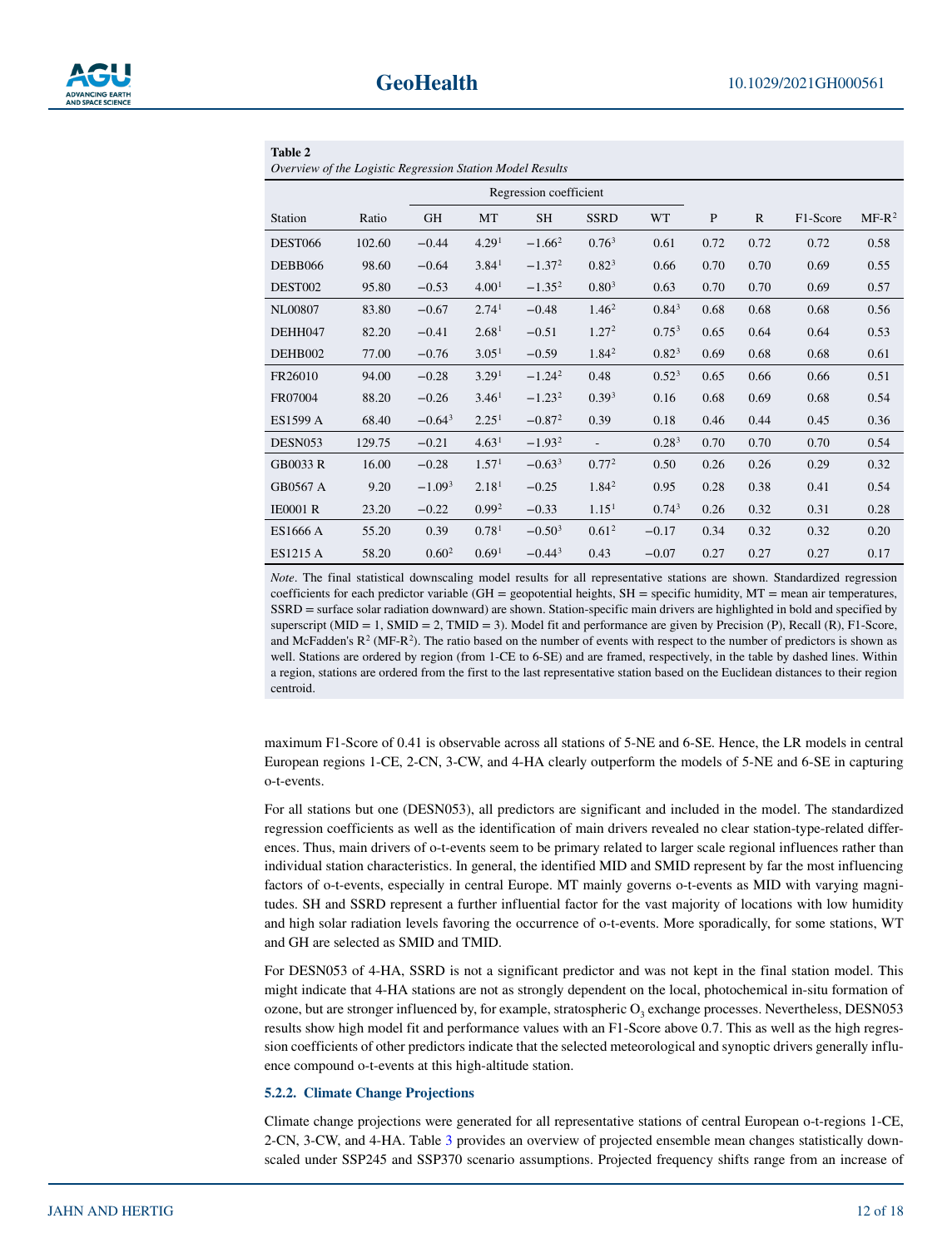#### <span id="page-12-1"></span>**Table 3**

|  | Projected Midcentury and Late 21st Century Ensemble Mean Changes (%) |  |
|--|----------------------------------------------------------------------|--|
|--|----------------------------------------------------------------------|--|

|                     |           | SSP245        | <b>SSP370</b> |               |  |
|---------------------|-----------|---------------|---------------|---------------|--|
| Station             | 2041-2060 | $2081 - 2100$ | $2041 - 260$  | $2081 - 2100$ |  |
| <b>DEST066</b>      | 34.72     | 56.32         | 47.60         | 111.41        |  |
| DEBB066             | 38.87     | 59.42         | 49.40         | 118.40        |  |
| DEST <sub>002</sub> | 40.08     | 65.76         | 56.89         | 130.31        |  |
| NL00807             | 52.01     | 75.88         | 62.66         | 139.92        |  |
| DEHH047             | 50.52     | 74.02         | 61.87         | 138.07        |  |
| DEHB002             | 54.73     | 79.99         | 68.46         | 152.66        |  |
| FR26010             | 51.45     | 79.02         | 65.77         | 147.89        |  |
| FR07004             | 55.20     | 87.06         | 76.56         | 177.67        |  |
| ES1599 A            | 65.59     | 110.45        | 102.93        | 221.31        |  |
| DESN <sub>053</sub> | 36.17     | 61.63         | 54.98         | 124.89        |  |

*Note*. Climate change projection results for the representative station of all central European o-t-regions 1-CE to 4-HA, separated by dashed lines, are shown. The ensemble results are based on the number of days with o-t-events between the periods 2041–2060 (midcentury) as well as 2081–2100 (late century) compared to the historical Earth System Models (ESM) period 1995–2014 under SSP245 and SSP370 scenario assumptions. The climate change signals of all selected individual ESM showing the same sign, but a different magnitude of change, are considered. Hence, numbers refer to the multi-model mean across all eight ESM. Stations are listed in accordance with Table [2.](#page-11-0)

about 35%–66% (midcentury) and 56%–110% (late century) for SSP245 and from 48% to 103% (midcentury) and 111%–221% (late century) for SSP370, respectively. Stations DEST066 (1-CE) and ES1599 A (3-CW) always show the lowest and highest values, respectively. On average, a growing number of compound event days in central Europe with midcentury and late 21st century projected frequency changes being stronger for SSP370 in comparison to SSP245 becomes apparent. Stronger frequency shifts are assessed for corresponding late century climatic conditions. By considering spatial patterns of projected change, a general gradient from 1-CE, over 2-CN, to 3-CW can be observed across all scenario assumptions and time slice differences. For station DESN053, similar responses comparable to surrounding, low-altitude stations of 1-CE become apparent. Respective median, minimum, and maximum projected changes can be found in Table S7 in Supporting Information S1.

An overall assumption of stationarity of governing statistical and causal relations regarding the predictors themselves as well as between predictors and predictand forms the basis of the applied modeling and climate change projection framework. This includes that all ozone chemistry, transport, and formation conditions and o-t-characteristics retain their main characteristics throughout the 21st century. To examine if these basic assumptions are met, projected multi-model mean midcentury and late century warmings under SSP245 and SSP370 scenario assumptions were analyzed. Region-specific MT anomalies per scenario and time window, presented in the Table S8 in Supporting Information S1, were hence considered. Projected increases of MT levels do not in general surpass 2.7°C for SSP245 (both midcentury and late century) and SSSP370 (only midcentury conditions) in any central European o-t-region. So strong deviant statistical relationships leading to a break

of the observed relationships in the modeling periods are rather unlikely under these assumptions. But for late century SSP370 scenario assumptions, in some regions, late century MT anomalies amount to over 4°C.

#### <span id="page-12-0"></span>**6. Discussion**

#### **6.1. Regionalization**

A regionalization of the European domain based on a hierarchical clustering approach considering daily surface maximum ozone concentrations and air temperature levels from April to September is presented. The result reflects a consistent and robust geographical clustering. O-t-regions consist of stations showing comparable spatiotemporal ozone and temperature variabilities, patterns, and characteristics. Region-specific dynamics seem to have a stronger impact than local site conditions and station types. This includes that station types did not highly influence the assignment of a station to an o-t-region. In accordance, the proximity of a station to its centroid, based on Euclidean distances, could not be connected to site characteristics. The observed station-based patterns generally fit the overall region-specific conditions of both target variables. This is also particularly true for the representative stations of varying station types identified for all six o-t-regions. The results give evidence that interregional dissimilarities are strong in comparison to intraregional variability and differences, including that station types do not substantially affect o-t-relationships in comparison to region-wide influences. This hints to the fact that o-t-events in Europe are phenomena of a broader regional scale influenced by larger scale processes. Thus, a region-specific approach to model and project compound events can uncover widespread, regional variations. The results also highlight the usefulness of synoptic WT in modeling and climate change projection studies.

#### **6.2. Present-Day Relationships and Models**

#### **6.2.1. Central Europe**

For central European o-t-regions 1-CE, 2-CN, 3-CW and to a lesser extent, also for 4-HA, a strong positive correlation and direct relationship between MDA8O3 and TX in the o-t-season from April to September is confirmed.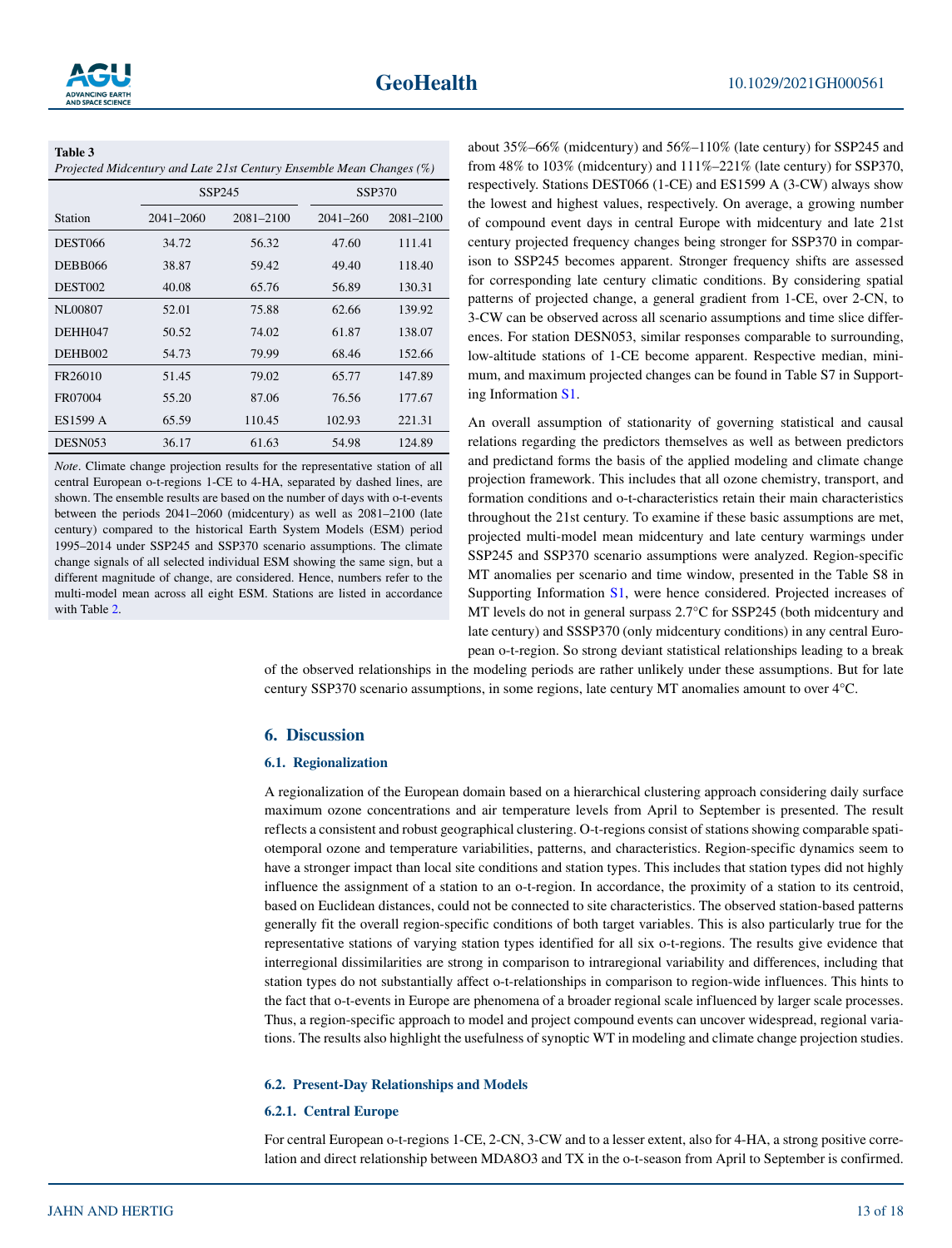Statistical downscaling models based on logistic regression to assess the relationship between four selected meteorological predictors, synoptic WT, and o-t-events verify the physical processes behind ground-level ozone formation as well as elevated temperature levels. The validity of the models is emphasized as not only model fit and performance values, but also the magnitude of the standardized regression coefficients hint to a strong relationship between the selected predictors and the occurrence of o-t-events. The results point to the circumstances that central Europe temperature conditions support a direct o-t-linkage with a large portion of observations lying in ranges with linear MDA8O3 responses to rising air temperatures. A clear relationship between compound o-t-events and meteorological and synoptic mechanisms is observed for all central European regions. In general, mean air temperatures, specific humidity levels (both at 850 hPa levels) as well as downward-directed surface solar radiation can be regarded as powerful predictors to assess compound o-t-events.

Even though the presented results indicate a substantial relationship between compound o-t-events and the identified main drivers also for stations in high-altitude o-t-region 4-HA, station AT0SON1 shows a lesser o-t-linkage due to its unique site conditions. Therefore, results should only be transferred to all other stations of 4-HA. In future work with differing framework conditions (e.g., by considering variable time periods as base period), further stations being located at similar altitude levels as AT0SON1 may be included in the database and lead to a separation of this station from the given cluster 4-HA. This will probably result in the formation of a new, separate o-t-region, consisting of primarily stations monitoring background, free troposphere ozone values.

#### **6.2.2. Northern and Southern Europe**

For 5-NE and 6-SE, a deviant picture emerged. Presented results point to the fact that existing temperature and environmental conditions determine a comparably weak o-t-linkage and correlation. An absent or low direct dependence of MDA8O3 on temperature levels is reasonable for 5-NE as the majority of TX observations lay under 20°C. In contrast, high TX values determine o-t-events at both representative stations in 6-SE. A break of the direct o-t-relationship with plateauing or even decreasing ozone concentrations under very high air tempera-tures might be in general anticipated (e.g., Steiner et al., [2010](#page-17-3) above 37°C). However, as most of the observations in 6-SE still lay inside moderate temperature ranges, the weak observed linkage and correlation between TX and MDA8O3 cannot be substantially attributed to this relation. The general presumption of a strong direct relationship of local ozone and air temperature conditions is further based on the assumption of a high proportion of  $O<sub>3</sub>$ in-situ formation by photochemical reactions. If long-range transport processes of ozone from various locations outside the specific o-t-region strongly determine pollution levels, as for example, Hertig et al. ([2020\)](#page-16-2) found for Portugal, a weaker connection of station-based MDA8O3 levels on local air temperatures can be anticipated. Similar influences and further non-in-situ formation factors might be present in 6-SE with stations spread across Portugal and mainly southern parts of Spain and France. This is further underlined by the observed, comparable low number of co-occurring o-t-events in 6-SE although a high number of o-event days are present (in contrast to 5-NE showing in general low o- and o-t-event occurrences).

All central European station models clearly outperform the ones of 5-NE and 6-SE. The deviant o-t-characteristics and linkages as well as the generally observed lower number of o-t-events in 5-NE and 6-SE may determine the comparably weak predictive power of all southern and northern station models. This might also rely on a general relatively weak role of direct physical predictors on combined elevated ozone concentration and temperature levels in northern and southern Europe. This is also in accordance with the results of previous studies, for example, Otero et al. ([2016\)](#page-16-12) who found that preceding conditions based for example, on precursor emissions rather than meteorological variables impact ozone concentrations in these parts of Europe. Furthermore, daily exceedances based on <sup>80</sup>TX values in 6-SE already represent comparably high levels (amounting to rounded median values of 30°C and 33°C). Hence, the modeled o-t-events are in air temperature ranges approaching the environmental conditions for which a weaker response of MDA8O3 concentrations on TX values can already be expected.

#### **6.3. Climate Change Projections**

Using the output of eight ESM of the CMIP6 project, the LR models together with ESM data were used for climate change projections. 5-NE and 6-SE did not show a strong direct linkage between MDA8O3 and TX levels as well as between selected physical drivers and o-t-events, visible by low model fit and performance values. Hence, both o-t-regions were discarded for climate change projections. Multi-model mean changes point in general to an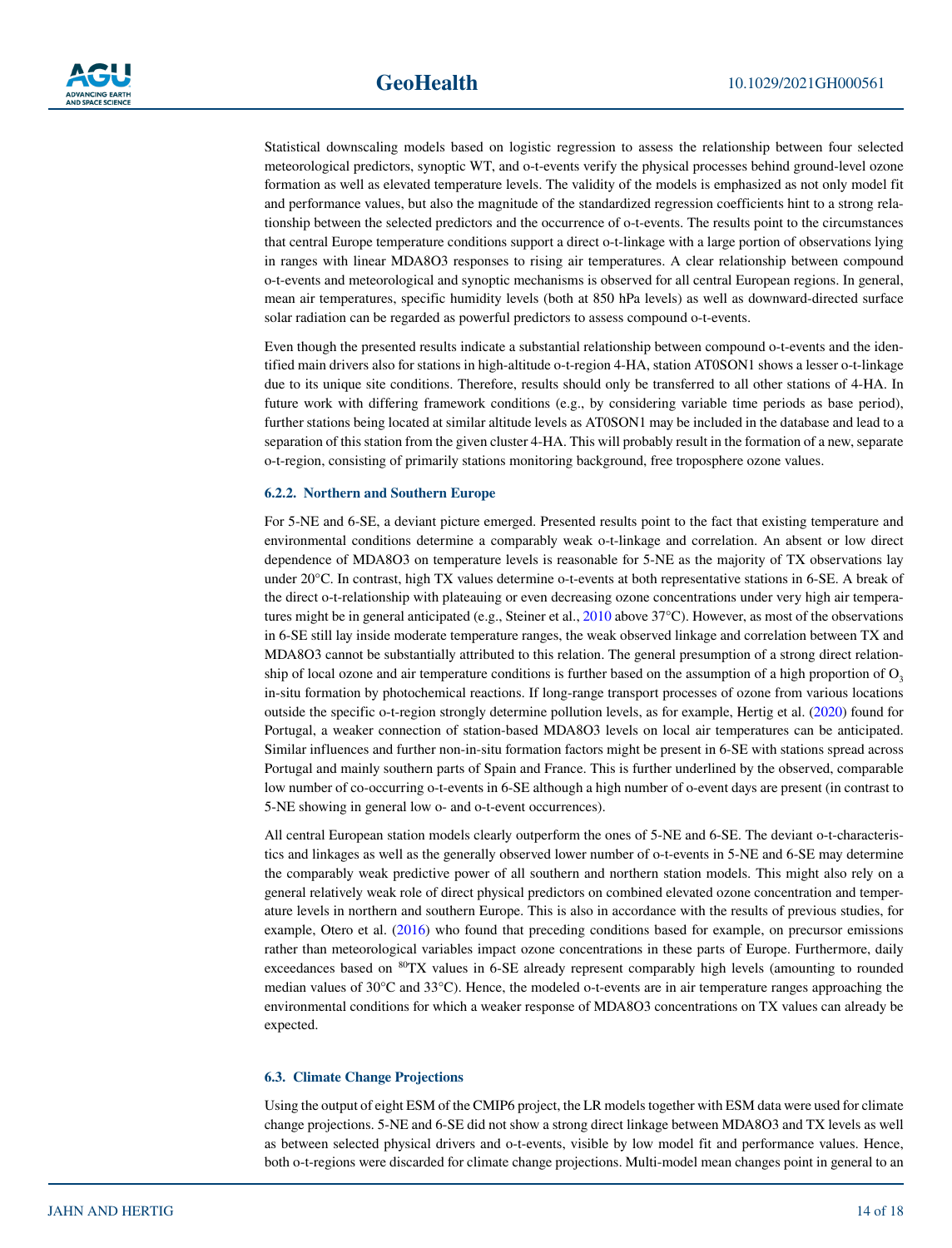increase in the occurrence of o-t-events until the end of the 21st century. This is in accordance with the statistical downscaling modeling results across all central European o-t-regions. MT, SH, and SSRD represent in general the most important drivers of o-t-events over central Europe. Consequently, projected increases of future air temperatures, solar radiation levels, and related specific humidity changes impact future mean  $O_3$  concentrations and temperature levels. Hence, a growth in future compound o-t-event occurrences under global warming can be expected. Clear interregional differences, but no obvious dependences of the projections on site-specific characteristics, and hence station types become evident. Assuming stationarity of recent ozone chemistry conditions and underlying processes, this indicates that overall region-specific environmental changes lead to a similar response to the climate change signals across all stations. For late century SSP370 scenario assumptions, a break of the observed relationships cannot be ruled out for some o-t-regions. For 3-CW, statistically modeled relationships of the base period could not simply be assumed to hold in a projected, warmer central European climate. So, respective climate change projections need to be interpreted with caution. Even if a substantial frequency shift is projected for all central European o-t-regions, some areas (e.g., in 2-CN) that already show nowadays comparably high levels of both variables may be more affected by future changes and should be emphasized in future European-wide mitigation and adaption strategies.

#### <span id="page-14-0"></span>**7. Limitations**

Some of the results might be influenced by limitations from the study design. The study relies on a strong and direct linkage between MDA8O3 and TX levels as well as on stationarity of all statistical relationships and characteristics. This includes, for example, all ozone chemistry influencing processes and conditions not directly incorporated in the statistical downscaling models. A major source of uncertainty is thus based on the assumption that present-day o-t-relationships are expected to hold across all central European o-t-regions under future warming. This fact was accounted for by only considering central European o-t-regions for climate change projections and by the evaluation of MT anomalies based on all scenarios and time slice differences. But, nevertheless, this approach relies on the postulation that precursor emissions are anticipated to behave accordingly, which must be considered as a major assumption of the given work. The aim of the study was to analyze o-t-events considering future climatic changes, including, but not limited to, temperature. Precursor emissions and their possible future reductions, for example, with regard to European climate neutrality goals, but also further factors like future land use and vegetational changes, may influence the governing present-day relationships in magnitude and characteristic, but were not directly included in this work. However, a break of the observed and modeled statistical associations of ozone, temperature, meteorology, and synoptic conditions can also not simply be anticipated as a variety of influences, such as for instance precursors emissions transported from extracontinental sources to the identified European o-t-regions, might determine future European o-t-event occurrences. Station and site characteristics might also influence future changes in o-t-events and vary not only in an inter- but also intraregional perspective. This fact was mitigated by two primary decisions. At first, only background stations installed to monitor regional background levels representative of the average exposure of the general population rather than locally limited and site-specific pollution levels like major roads or industrial areas were selected. Second, several representative stations per region based on deviant station characteristics were selected. This selection also enables to include varying site characteristics with alternating pollution regimes and influences in the model and projection process. As in general more NO<sub>x</sub>-sensitive regimes in rural and VOC-sensitive regimes in urbanized areas can be expected, the results of the regionalization, modeling, and projection process show primary regional, not station-type dependencies, and so underline the minor role of regimes in this context. Nevertheless, individual sites of a region might still show strongly deviant developments based on specific local environmental conditions, and a selected station may not be representative for the general exposure of a region anymore. This cannot be accounted for by the chosen approach. The performance of the generated LR models was in general good for central Europe, but individual station model fit, and performance values have always to be kept in mind when interpreting station-specific developments and climate change projections.

Limitations based on the different resolution of the ESM and ERA5 reanalysis data and thus related interpolation and preprocessing as well as general uncertainties of the CMIP6 climate change projections themselves might exist. ESM data were thus bias-corrected and the significant distributional differences between the climate model and reanalysis data were evaluated. Nevertheless, the general coarse resolution of some ESMs used for 21st century projections must be pointed out.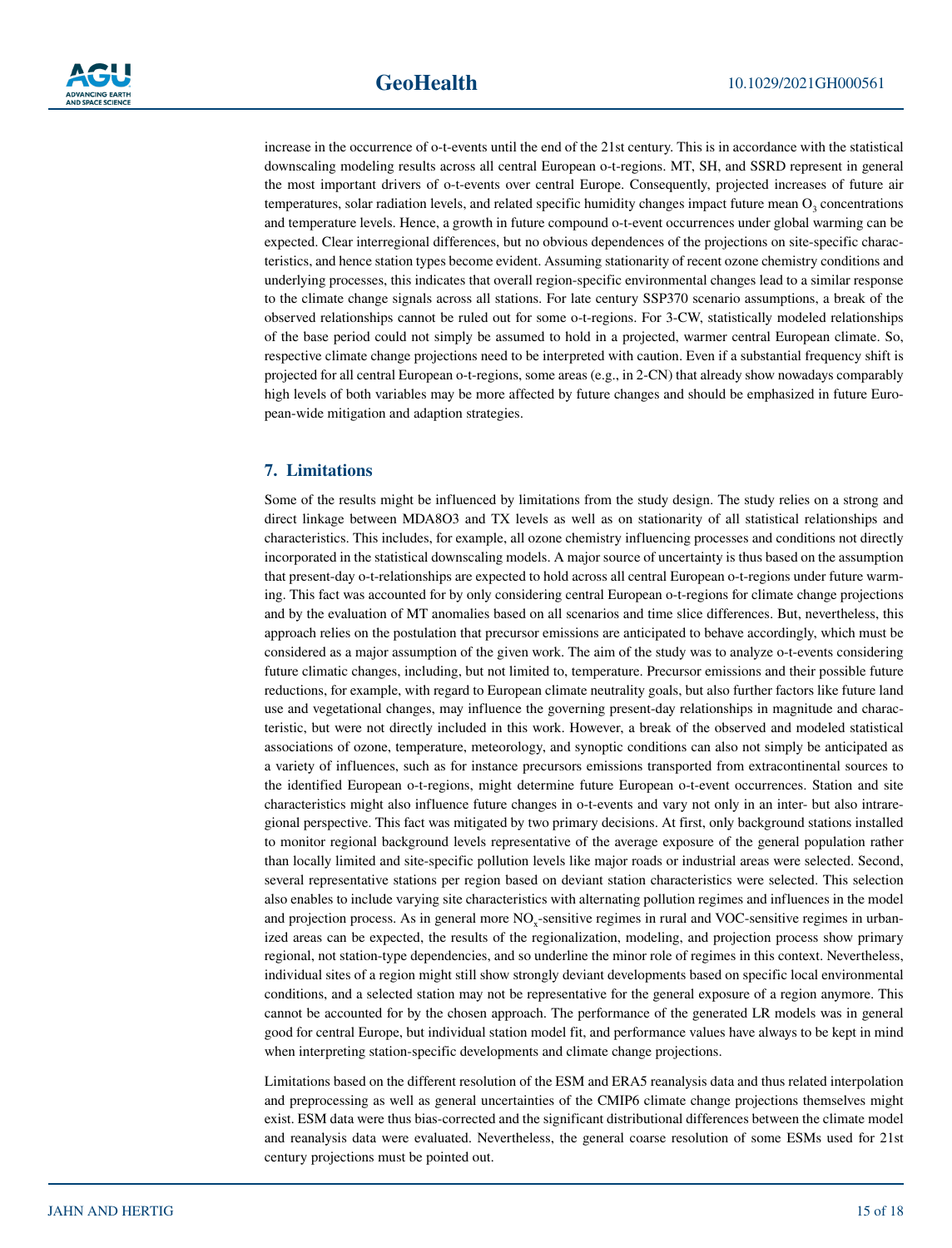

Most importantly, it becomes apparent that the applied study framework is to a large extent only suitable for all central European stations. Consequently, for northern and southern parts of Europe, a revised and adapted approach needs to be developed in future health-relevant o-t-event-studies. Frequency shifts of o-t events until the end of the 21st century based on adjusted northern and southern European region-specific, station-based statistical models, and related projections could subsequently be compared with the here presented central European results and possible relevant differences assessed.

#### <span id="page-15-5"></span>**8. Conclusions**

Six ozone and temperature regions together with 15 representative stations with different site characteristics and air quality settings were identified. A region-specific analysis of both target variables, including the evaluation of the relationship between meteorological and synoptic conditions and compound o-t-events, was conducted. A strong and direct relationship and correlation between ozone and temperature as well as a good performance of the statistical downscaling models were primarily found in all central European o-t-regions. Consequently, climate change projections were only generated for central Europe. Sharp increases of o-t-events, considering 20-year time slice differences under SSP245 and SSP370 scenario assumptions, were in general assessed resulting in a considerable intensified health burden for the central European population until the end of the 21st century.

Concluding, compound ozone and temperature events combining two natural hazards and composing a substantial health risk throughout different regions of central Europe should be the focus of further studies, but also upcoming European climate change mitigation and adaption strategies. An adjusted and adapted approach focusing on northern and southern parts of Europe should be incorporated in future work of health-relevant o-t-event-studies.

#### **Conflict of Interest**

The authors declare that they have no conflicts of interest.

#### **Data Availability Statement**

The authors acknowledge the data providers of the ECA&D and Air Quality eReporting data sets. Respective ECA&D data (Klein Tank et al., [2002](#page-16-21)) used in this study are available at the following website: [https://www.ecad.](https://www.ecad.eu/dailydata/predefinedseries.php) [eu/dailydata/predefinedseries.php](https://www.ecad.eu/dailydata/predefinedseries.php) (accessed 3 July 2020). Air Quality eReporting data (EEA, [2017](#page-16-22)) are available at <https://aqportal.discomap.eea.europa.eu/>with the raw data accessible via and downloaded on 3 July 2020 at <https://discomap.eea.europa.eu/map/fme/AirQualityExport.htm> (since 2013) and [https://discomap.eea.europa.](https://discomap.eea.europa.eu/map/fme/AirQualityExportAirBase.htm) [eu/map/fme/AirQualityExportAirBase.htm](https://discomap.eea.europa.eu/map/fme/AirQualityExportAirBase.htm) (2004–2012). The authors also acknowledge the European Centre for Medium-Range Weather Forecasts for provision of the ERA5 data set as well as the World Climate Research Programme's Working Group on Coupled Modelling, which is responsible for CMIP, and we thank the climate modeling groups for producing and making available their model output. ERA5 (Hersbach & Dee, [2016](#page-16-25)) and CMIP6 (Eyring et al., [2016\)](#page-16-26) data are available at [https://cds.climate.copernicus.eu/a](https://cds.climate.copernicus.eu/)nd [https://esgf-node.llnl.gov/](https://esgf-node.llnl.gov/projects/cmip6/) [projects/cmip6/,](https://esgf-node.llnl.gov/projects/cmip6/) respectively. Most of the data preparation and analysis including regionalization, model building, and projections were conducted using the Python programming language (version 3.7.4, IDE PyCharm).

This work was supported by the Deutsche Forschungsgemeinschaft (DFG, German Research Foundation) under project number 408057478. Open access funding enabled and organized by Projekt DEAL.

**Acknowledgments**

#### **References**

<span id="page-15-0"></span>Abdullah, A. M., Ismail, M., Yuen, F. S., Abdullah, S., & Elhadi, R. (2017). The relationship between daily maximum temperature and daily maximum ground level ozone concentration. *Polish Journal of Environmental Studies*, *26*(2), 517–523.<https://doi.org/10.15244/pjoes/65366> Backhaus, K., Erichson, B., Plinke, W., & Weiber, R. (2016). *Multivariate analysemethoden*. Springer.

<span id="page-15-6"></span><span id="page-15-4"></span>Bador, M., Naveau, P., Gilleland, E., Castellà, M., & Arivelo, T. (2015). Spatial clustering of summer temperature maxima from the CNRM-CM5 climate model ensembles & E-OBS over Europe. *Weather and Climate Extremes*, *9*, 17–24. <https://doi.org/10.1016/j.wace.2015.05.003>

<span id="page-15-1"></span>Bloomer, B. J., Stehr, J. W., Piety, C. A., Salawitch, R. J., & Dickerson, R. R. (2009). Observed relationships of ozone air pollution with temperature and emissions. *Geophysical Research Letters*, *36*(9), L09803.<https://doi.org/10.1029/2009GL037308>

<span id="page-15-2"></span>Boleti, E., Hueglin, C., Grange, S. K., Prévôt, A. S. H., & Takahama, S. (2020). Temporal and spatial analysis of ozone concentrations in Europe based on timescale decomposition and a multi-clustering approach. *Atmospheric Chemistry and Physics*, *20*(14), 9051–9066. [https://doi.](https://doi.org/10.5194/acp-20-9051-2020) [org/10.5194/acp-20-9051-2020](https://doi.org/10.5194/acp-20-9051-2020)

<span id="page-15-3"></span>Carro-Calvo, L., Ordóñez, C., García-Herrera, R., & Schnell, J. L. (2017). Spatial clustering and meteorological drivers of summer ozone in Europe. *Atmospheric Environment*, *167*, 496–510.<https://doi.org/10.1016/j.atmosenv.2017.08.050>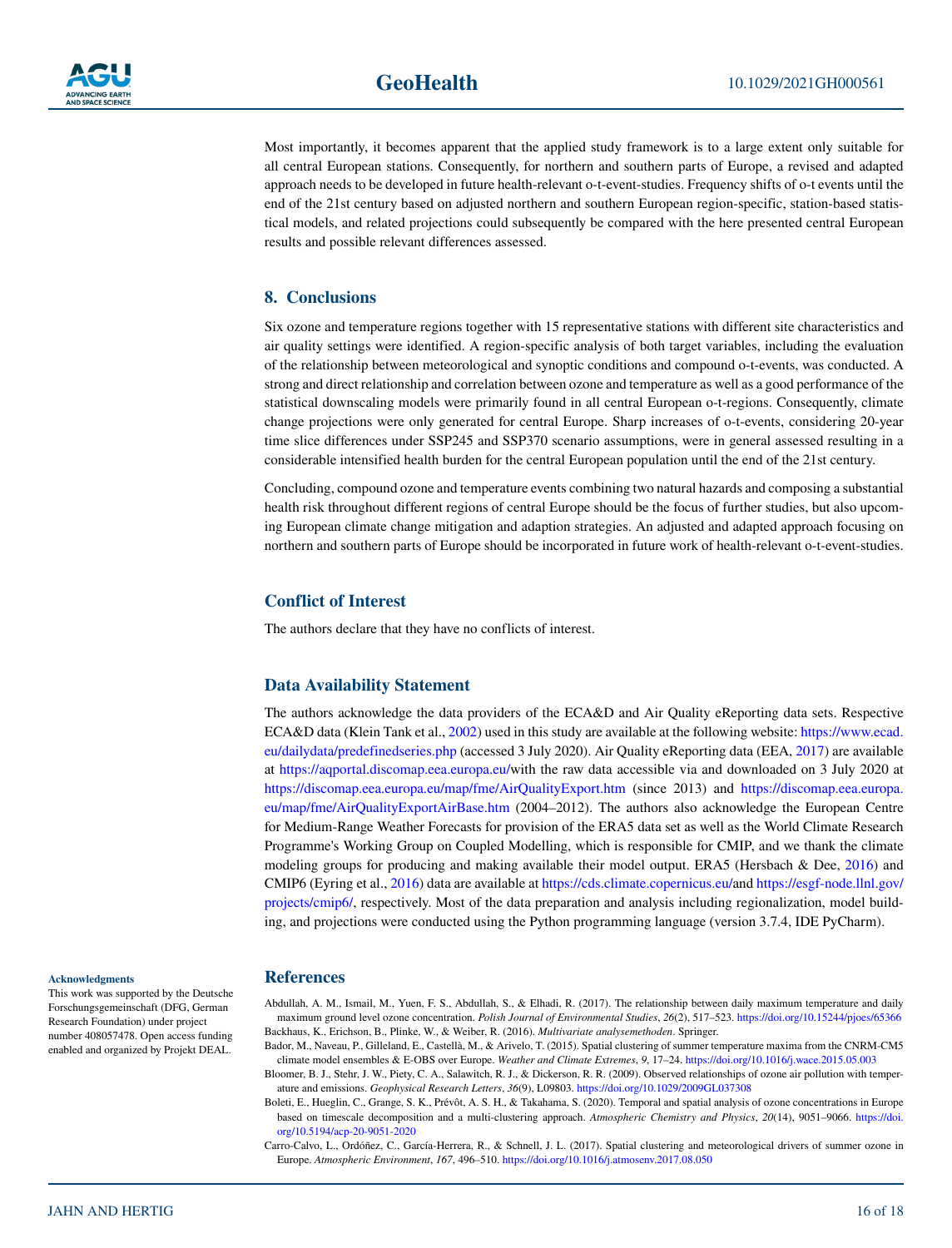- <span id="page-16-15"></span>Chidean, M. I., Muñoz-Bulnes, J., Ramiro-Bargueño, J., Caamaño, A. J., & Salcedo-Sanz, S. (2015). Spatio-temporal trend analysis of air temperature in Europe and Western Asia using data-coupled clustering. *Global and Planetary Change*, *129*, 45–55. [https://doi.org/10.1016/j.](https://doi.org/10.1016/j.gloplacha.2015.03.006) [gloplacha.2015.03.006](https://doi.org/10.1016/j.gloplacha.2015.03.006)
- <span id="page-16-7"></span>Coates, J., Mar, K. A., Ojha, N., & Butler, T. M. (2016). The influence of temperature on ozone production under varying NOx conditions – A modelling study. *Atmospheric Chemistry and Physics*, *16*(18), 11601–11615.<https://doi.org/10.5194/acp-16-11601-2016>
- <span id="page-16-8"></span>Colette, A., Andersson, C., Baklanov, A., Bessagnet, B., Brandt, J., Christensen, J. H., et al. (2015). Is the ozone climate penalty robust in Europe?*Environmental Research Letters*, *10*(8), 084015.<https://doi.org/10.1088/1748-9326/10/8/084015>
- <span id="page-16-23"></span>Della-Marta, P. M., Luterbacher, J., von Weissenfluh, H., Xoplaki, E., Brunet, M., & Wanner, H. (2007). Summer heat waves over Western Europe 1880–2003, their relationship to large-scale forcings and predictability. *Climate Dynamics*, *29*(2–3), 251–275. [https://doi.org/10.1007/](https://doi.org/10.1007/s00382-007-0233-1) [s00382-007-0233-1](https://doi.org/10.1007/s00382-007-0233-1)
- <span id="page-16-22"></span>European Environment Agency (EEA). (2017). European air quality portal [Dataset]. Retrieved from <https://aqportal.discomap.eea.europa.eu/> (Raw data is findable and accessible via <https://discomap.eea.europa.eu/map/fme/AirQualityExport.htm> (since 2013) and [https://discomap.](https://discomap.eea.europa.eu/map/fme/AirQualityExportAirBase.htm%20(2004-2012)) [eea.europa.eu/map/fme/AirQualityExportAirBase.htm \(2004-2012\)](https://discomap.eea.europa.eu/map/fme/AirQualityExportAirBase.htm%20(2004-2012)))
- <span id="page-16-26"></span>Eyring, V., Bony, S., Meehl, G. A., Senior, C. A., Stevens, B., Stouffer, R. J., & Taylor, K. E. (2016). Overview of the coupled model Intercomparison project phase 6 (CMIP6) experimental design and organization. Geoscientific Model Development, *9*(5), 1937–1958. [https://doi.](https://doi.org/10.5194/gmd-9-1937-2016) [org/10.5194/gmd-9-1937-2016](https://doi.org/10.5194/gmd-9-1937-2016) ([Dataset] Original model data output is findable and accessible via<https://esgf-node.llnl.gov/projects/cmip6/>)
- <span id="page-16-18"></span>Gibson, P. B., Perkins-Kirkpatrick, S. E., Uotila, P., Pepler, A. S., & Alexander, L. V. (2017). On the use of self-organizing maps for studying climate extremes. *Journal of Geophysical Research: Atmospheres*, *122*(7), 3891–3903. <https://doi.org/10.1002/2016JD026256>
- <span id="page-16-27"></span>Gidden, M. J., Riahi, K., Smith, S. J., Fujimori, S., Luderer, G., Kriegler, E., et al. (2019). Global emissions pathways under different socioeconomic scenarios for use in CMIP6: A dataset of harmonized emissions trajectories through the end of the century. *Geoscientific Model Development*, *12*(4), 1443–1475. <https://doi.org/10.5194/gmd-12-1443-2019>
- <span id="page-16-29"></span>Gohar, L. K., Lowe, J. A., & Bernie, D. (2017). The impact of bias correction and model selection on passing temperature thresholds. *Journal of Geophysical Research: Atmospheres*, *122*(22), 12045–12061.<https://doi.org/10.1002/2017JD026797>
- <span id="page-16-31"></span>He, H., & Ma, Y. (2013). *Imbalanced learning: Foundations, algorithms, and applications*. John Wiley & Sons.
- <span id="page-16-25"></span>Hersbach, H., & Dee, D. (2016). ERA5 reanalysis is in production. Retrieved from [https://www.ecmwf.int/en/newsletter/147/news/era5-reanaly](https://www.ecmwf.int/en/newsletter/147/news/era5-reanalysis-production)[sis-production](https://www.ecmwf.int/en/newsletter/147/news/era5-reanalysis-production) ([Dataset] Respective data used in this study is findable and accessible via [https://cds.climate.copernicus.eu/\)](https://cds.climate.copernicus.eu/)
- <span id="page-16-0"></span>Hertig, E. (2020). Health-relevant ground-level ozone and temperature events under future climate change using the example of Bavaria, Southern Germany. *Air Quality, Atmosphere & Health*, *13*(4), 435–446.<https://doi.org/10.1007/s11869-020-00811-z>
- <span id="page-16-2"></span>Hertig, E., Russo, A., & Trigo, R. M. (2020). Heat and ozone pollution waves in central and south Europe—characteristics, weather types, and association with mortality. *Atmosphere*, *11*(12), 1271.<https://doi.org/10.3390/atmos11121271>
- <span id="page-16-24"></span>Hertig, E., Schneider, A., Peters, A., von Scheidt, W., Kuch, B., & Meisinger, C. (2019). Association of ground-level ozone, meteorological factors and weather types with daily myocardial infarction frequencies in Augsburg, Southern Germany. *Atmospheric Environment*, *217*, 116975.<https://doi.org/10.1016/j.atmosenv.2019.116975>
- <span id="page-16-10"></span>Jahn, S., & Hertig, E. (2021). Modeling and projecting health-relevant combined ozone and temperature events in present and future Central European climate. *Air Quality, Atmosphere & Health*, *14*(4), 563–580.<https://doi.org/10.1007/s11869-020-00961-0>
- <span id="page-16-3"></span>Katsouyanni, K., & Analitis, A. (2009). Investigating the synergistic effects between meteorological variables and air pollutants: Results from the European PHEWE, EUROHEAT and CIRCE projects. *Epidemiology*, *20*, S264.<https://doi.org/10.1097/01.ede.0000362883.27030.8f>
- <span id="page-16-11"></span>Kerr, G. H., Waugh, D. W., Strode, S. A., Steenrod, S. D., Oman, L. D., & Strahan, S. E. (2019). Disentangling the drivers of the summertime ozone-temperature relationship over the United States. *Journal of Geophysical Research: Atmospheres*, *124*(19), 10503–10524. [https://doi.](https://doi.org/10.1029/2019JD030572) [org/10.1029/2019JD030572](https://doi.org/10.1029/2019JD030572)
- <span id="page-16-21"></span>Klein Tank, A. M. G., Wijngaard, J. B., Können, G. P., Böhm, R., Demarée, G., Gocheva, A., et al. (2002). Daily dataset of 20th-century surface air temperature and precipitation series for the European Climate Assessment. International Journal of Climatology, *22*(12), 1441–1453. <https://doi.org/10.1002/joc.773>([Dataset] Raw data is findable and accessible via <https://www.ecad.eu/dailydata/predefinedseries.php>)
- <span id="page-16-13"></span>Lehman, J., Swinton, K., Bortnick, S., Hamilton, C., Baldridge, E., Eder, B., & Cox, B. (2004). Spatio-temporal characterization of tropospheric ozone across the eastern United States. *Atmospheric Environment*, *38*(26), 4357–4369.<https://doi.org/10.1016/j.atmosenv.2004.03.069>
- <span id="page-16-14"></span>Lyapina, O., Schultz, M. G., & Hense, A. (2016). Cluster analysis of European surface ozone observations for evaluation of MACC reanalysis data. *Atmospheric Chemistry and Physics*, *16*(11), 6863–6881.<https://doi.org/10.5194/acp-16-6863-2016>
- <span id="page-16-19"></span>Odoulami, R. C., Wolski, P., & New, M. (2020). A SOM-based analysis of the drivers of the 2015–2017 Western Cape drought in South Africa. *International Journal of Climatology*, *41*(S1), E1518–E1530. <https://doi.org/10.1002/joc.6785>
- <span id="page-16-28"></span>O'Neill, B. C., Tebaldi, C., van Vuuren, D. P., Eyring, V., Friedlingstein, P., Hurtt, G., et al. (2016). The scenario model Intercomparison project (ScenarioMIP) for CMIP6. *Geoscientific Model Development*, *9*(9), 3461–3482.<https://doi.org/10.5194/gmd-9-3461-2016>
- <span id="page-16-12"></span>Otero, N., Sillmann, J., Schnell, J. L., Rust, H. W., & Butler, T. (2016). Synoptic and meteorological drivers of extreme ozone concentrations over Europe. *Environmental Research Letters*, *11*(2), 024005. <https://doi.org/10.1088/1748-9326/11/2/024005>
- <span id="page-16-4"></span>Pattenden, S., Armstrong, B., Milojevic, A., Heal, M. R., Chalabi, Z., Doherty, R., et al. (2010). Ozone, heat and mortality: Acute effects in 15 British conurbations. *Occupational and Environmental Medicine*, *67*(10), 699–707. <https://doi.org/10.1136/oem.2009.051714>
- <span id="page-16-30"></span>Peduzzi, P., Concato, J., Kemper, E., Holford, T. R., & Feinstein, A. R. (1996). A simulation study of the number of events per variable in logistic regression analysis. *Journal of Clinical Epidemiology*, *49*(12), 1373–1379. [https://doi.org/10.1016/s0895-4356\(96\)00236-3](https://doi.org/10.1016/s0895-4356(96)00236-3)
- <span id="page-16-6"></span>Porter, W. C., & Heald, C. L. (2019). The mechanisms and meteorological drivers of the summertime ozone–temperature relationship. *Atmospheric Chemistry and Physics*, *19*(21), 13367–13381. <https://doi.org/10.5194/acp-19-13367-2019>
- <span id="page-16-5"></span>Pusede, S. E., Steiner, A. L., & Cohen, R. C. (2015). Temperature and recent trends in the chemistry of continental surface ozone. *Chemical Reviews*, *115*(10), 3898–3918. <https://doi.org/10.1021/cr5006815>
- <span id="page-16-9"></span>Rasmussen, D. J., Hu, J., Mahmud, A., & Kleeman, M. J. (2013). The ozone-climate penalty: Past, present, and future. *Environmental Science & Technology*, *47*(24), 14258–14266. <https://doi.org/10.1021/es403446m>
- <span id="page-16-17"></span>Russo, A., Lind, P. G., Raischel, F., Trigo, R., & Mendes, M. (2015). Neural network forecast of daily pollution concentration using optimal meteorological data at synoptic and local scales. *Atmospheric Pollution Research*, *6*(3), 540–549. <https://doi.org/10.5094/APR.2015.060>
- <span id="page-16-1"></span>Schnell, J. L., & Prather, M. J. (2017). Co-occurrence of extremes in surface ozone, particulate matter, and temperature over eastern North America. *Proceedings of the National Academy of Sciences of the United States of America*, *114*(11), 2854–2859. [https://doi.org/10.1073/](https://doi.org/10.1073/pnas.1614453114) [pnas.1614453114](https://doi.org/10.1073/pnas.1614453114)
- <span id="page-16-16"></span>Scotto, M. G., Barbosa, S. M., & Alonso, A. M. (2011). Extreme value and cluster analysis of European daily temperature series. *Journal of Applied Statistics*, *38*(12), 2793–2804.<https://doi.org/10.1080/02664763.2011.570317>
- <span id="page-16-20"></span>Sheridan, S. C., & Lee, C. C. (2011). The self-organizing map in synoptic climatological research. *Progress in Physical Geography*, *35*(1), 109–119. <https://doi.org/10.1177/0309133310397582>